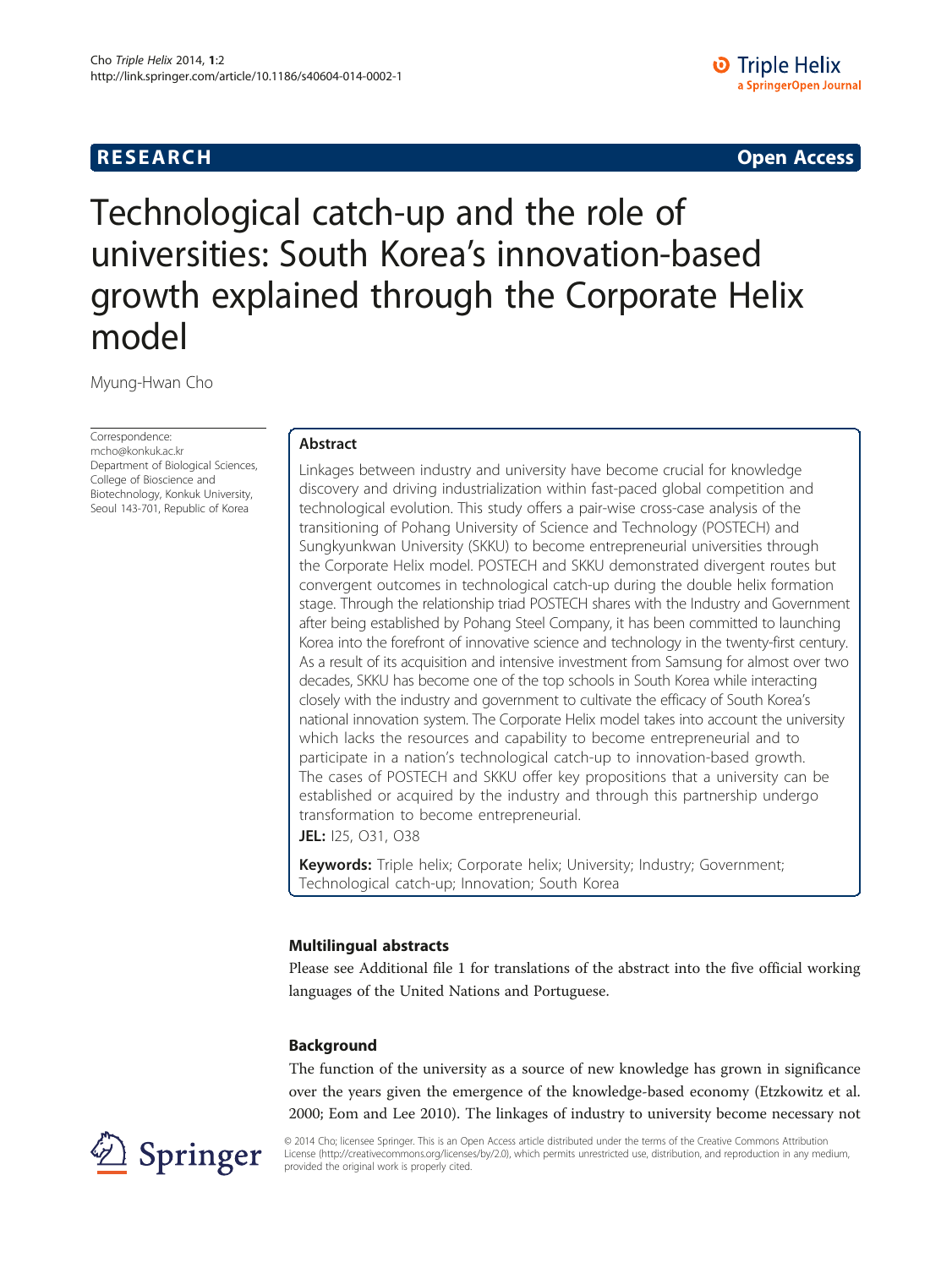only for knowledge discovery but also for driving industrialization within fast-paced global competition and technological evolution (Bettis and Hitt [1995;](#page-18-0) Etzkowitz and Leydesdorff [1997;](#page-18-0) Hwang et al. [2003](#page-18-0)). Universities have therefore proven to become an integral part of a majority of national innovation systems (NIS).

Two contrasting views exist with regards to the role of a university, i.e., the Triple Helix thesis and the New Economics of Science (Eom and Lee [2010](#page-18-0)). The industryuniversity-government Triple Helix model introduced by Etzkowitz and Leydesdorff ([1997](#page-18-0)) gives emphasis to both social and economic roles of the university. Conditions of innovation within this context can therefore only be fulfilled through the interactions among the three entities. Within the Triple Helix model, it is necessary for the university to have direct established linkages with industry so as to allow for maximum industrialization of knowledge. Therefore, a 'third mission' of the university is highlighted within the context of the university serving economic development apart from only teaching and research (Etzkowitz and Leydesdorff [2000\)](#page-18-0).

Alternatively, Dasgupta and David [\(1994](#page-18-0)) argue that in the New Economics of Science, universities serve an innate function that focuses solely on education. Within this context, there is danger of the university-industry relationship becoming too close thereby harming a nation's scientific potential. Therefore, a suitable separation of labor between these two players is called for. However, since each country would have its own NIS where industry-university linkages take different forms while assuming various functions in a nation, then understanding NIS in the context of developed versus developing countries requires a 'contingent or context-specific' viewpoint of industryuniversity relationships (Eun et al. [2006\)](#page-18-0).

Furthermore, in trying to understand technological growth and progress in nations, two paradigms emerge from the literature, the catch-up paradigm and the innovation paradigm (Wang [2007](#page-19-0)). The catch-up paradigm takes into account the late-industrializing country's technological learning. The state within this economy is considered possibly capable to lead the economy, adopting restrictive policies for controlling capital flows, and mobilizing savings domestically to enhance industrialization (Hobday [1995](#page-18-0); Kim [1997\)](#page-18-0). The state can in this sense adopt two approaches: firstly, through an aggressive pro-national champions policy, allocating scare resources, among a few domestic enterprises, while nurturing centralized industrial structures dependent upon economies of scale for their competitiveness; and secondly, through adopting a more decentralized approach, where domestic firms tend to grow smaller in size while depending on external resources for their technological competitiveness (Hobday [1995;](#page-18-0) Kim [1997](#page-18-0)).

The *innovation paradigm* on the other hand is mainly applicable to advanced economies. This paradigm focuses on generating and discovering 'frontier technologies' that are not yet in existence within the market. The state in this paradigm cannot play the leading role as it does not possess the necessary know-how to do so. Instead, it adopts the role of regulator to establish the required infrastructures to foster generation of new knowledge and technologies (Lundvall [1992](#page-18-0); Eichengreen [2002;](#page-18-0) ADB Asian Development Bank [2003;](#page-18-0) Wang [2007](#page-19-0)). In addition, two interrelated factors have proved important to influencing the way political economies evolve from a catch-up economy to an innovation-based economy. This includes the state's approach to economic liberalization and the need for firms to pursue capital investment so as to keep up with technological innovation (Weiss [2003;](#page-19-0) Pirie [2005\)](#page-19-0).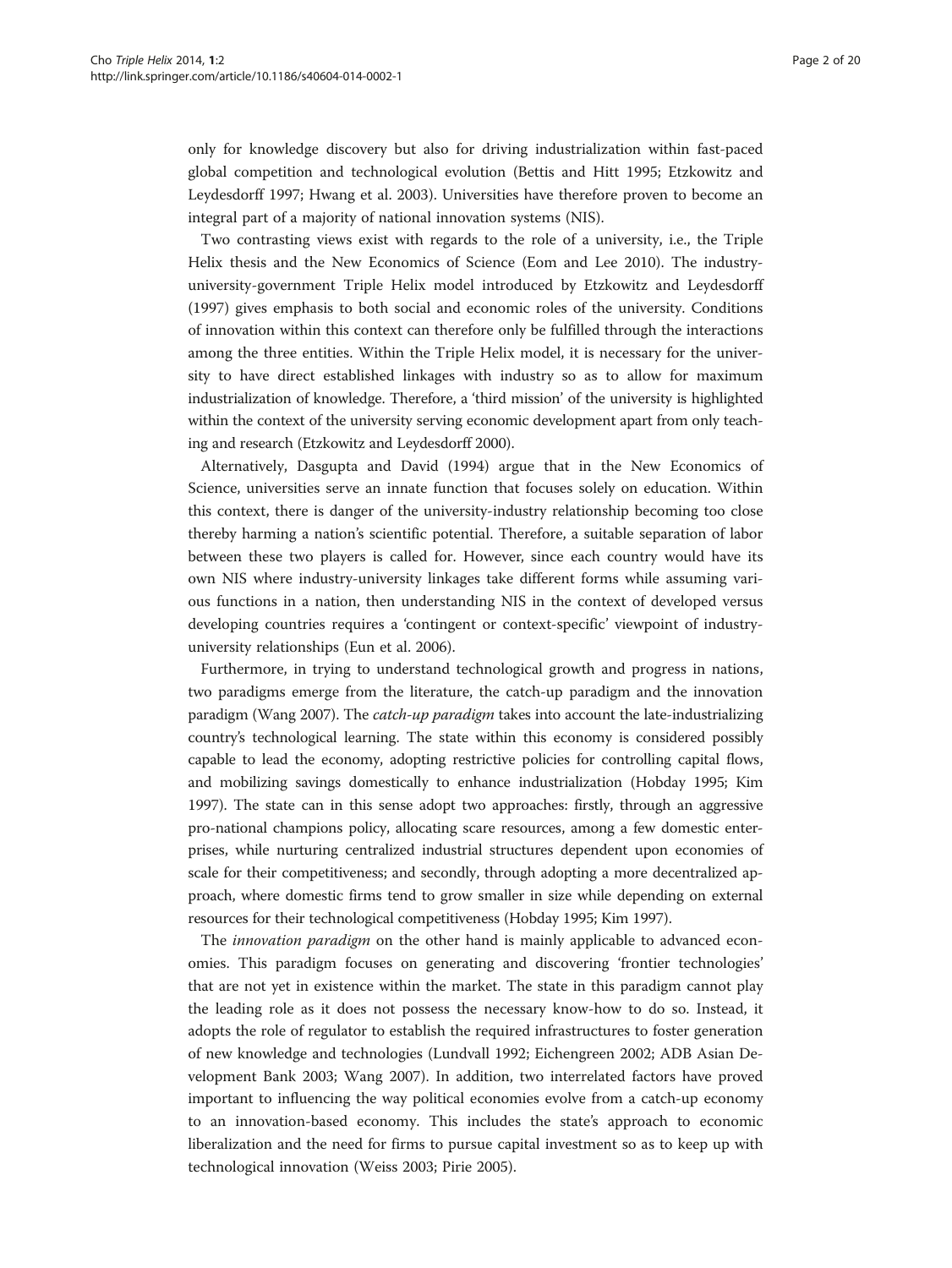However, despite the vast literature available on the subject matter, few studies have dealt with the issue of how economies like that of South Korea's (later referred in this study as 'Korea') have been transitioning from a catch-up-based to an innovation-based economy. Even more so, the evolving of universities from an ivory tower to an entrepreneurial university within the Korean NIS has often been ignored in such contexts. The aim of this pair-wise comparative case analysis of two Korean universities is to therefore arrive at key propositions concerning why and how Industry can initially play a key role in supporting the transitioning of the university from an ivory tower to an entrepreneurial format. This paper advances the Corporate Helix model to highlight the transitioning of Korea's innovation-based growth could be explained through the Corporate Helix Model (Cho [2008](#page-18-0)). In this model the university is acquired or established and then transformed into a corporate/entrepreneurial university by a firm before becoming an independent player in the triplex network relationship between university-industrygovernment.

The paper is divided as follows. The remainder of the '[Background](#page-0-0)' section offers a brief discussion of Korea's technological catch-up to innovation-based growth. Section '[Theoretical developments and conceptual model - the Corporate Helix model](#page-4-0)' discusses the theoretical basis of the Corporate Helix model, i.e., the double helix formation and the triplex network. Section '[Methods](#page-7-0)' discusses the transition of Pohang University of Science and Technology (POSTECH) (Cho [2008\)](#page-18-0) and Sungkyungkwan University (SKKU) (Cho [2013](#page-18-0)) based on the Corporate Helix model within the context of Korea's evolving NIS environment. Section '[Results and discussion](#page-8-0)' highlights the divergent and convergent routes of both POSTECH and SKKU. Section '[Conclusions](#page-15-0)' concludes with some policy recommendations and offers suggestions for future research.

# South Korea's technological catch-up to innovation-based growth

NIS encompasses the streams of information and technology among institutions, enterprises, and people that are integral to innovation processes at the national level (Yam et al. [2011](#page-19-0)). Korea still struggles with a fragile past in terms of its relations with its neighbors. Nonetheless, because of its history, it can be expected to entertain a national system of innovations (Park and Leydesdorff [2010\)](#page-18-0). The development of both universities and industries nationally and internationally can be observed in recent decades. Also, a range of interventions have been undertaken by national governments to reinforce the knowledge base of innovations with regards to university-industry relations and to encourage the development of various sectors (Park and Leydesdorff [2010](#page-18-0)).

In the early 1990s, Korea's economy began to experience pressures of liberalization and technological upgrading (Kim [2000;](#page-18-0) Kong [2000](#page-18-0)). It can be observed that Korea developed competitive strengths in its technological catching-up and that this was due to the existing institutional arrangements before the 1990s. The Korean state's high-debt model nurtured a chaebol-dominated industrial structure during the former stage that led it to pursue scale-based technological development. The state's approach to economic liberalization and the firms' demand for capital for technological upgrading are the major factors that have underpinned the economic adjustment and pursuit of technological innovation in Korea (Wang [2007\)](#page-19-0).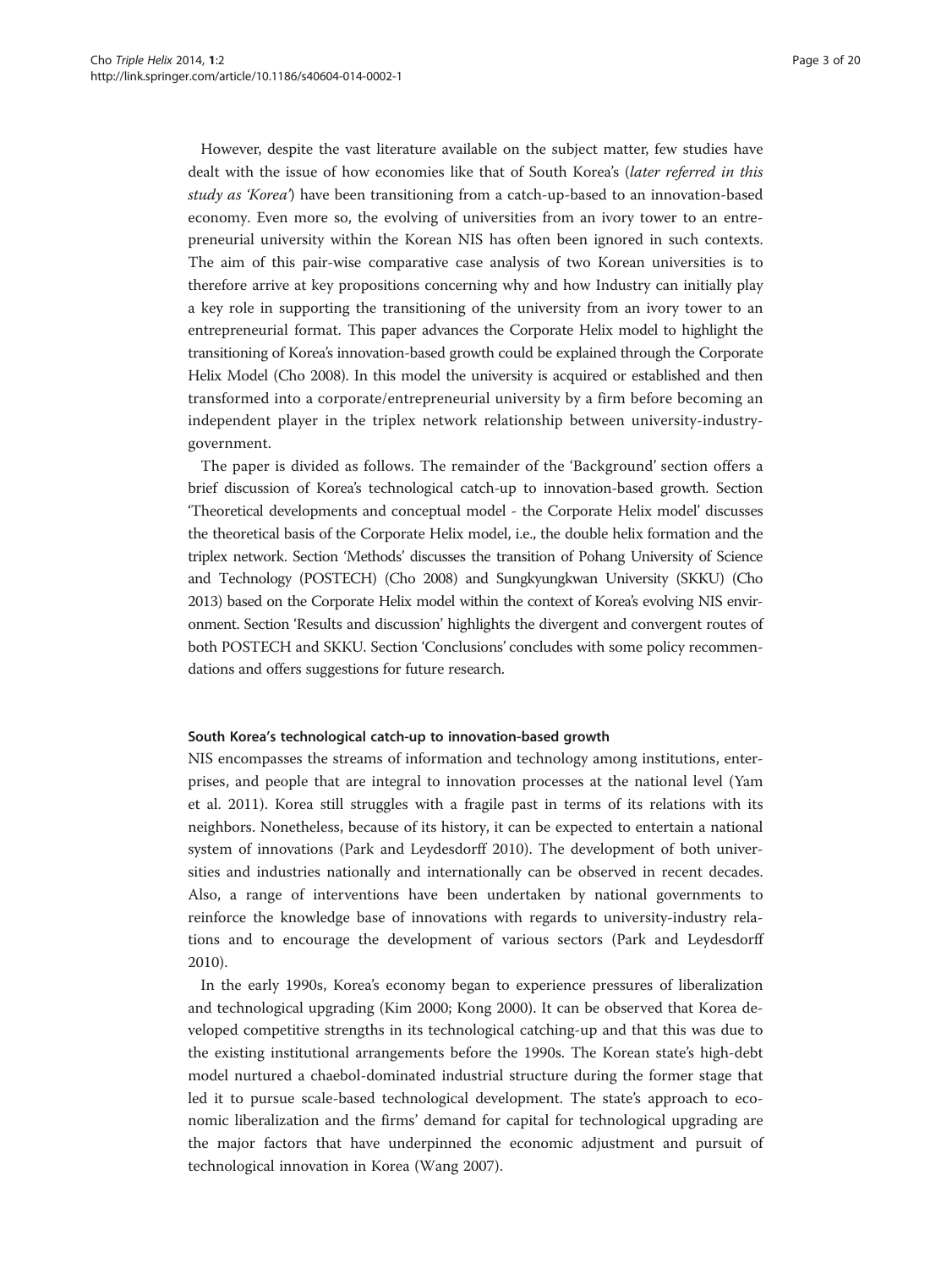In terms of Korea's high-debt and high-volume model of economic catching-up, before the 1990s, the state's strong leadership, the state-owned banking system, and the dominance of the chaebol in the industrial structure characterized economic development (Amsden [1989;](#page-18-0) Woo [1991;](#page-19-0) Fields [1995](#page-18-0); Kim [1998](#page-18-0); Kong [2000\)](#page-18-0). To promote 'big push' industrialization, the Korean state had to mobilize financial resources via domestic and foreign savings to encourage the chaebol via arbitration of state-owned banks. This led to the chaebol being an outcome of the Korean state's big push strategy which further resulted in the economy being dominated by a small group of chaebols (Fields [1995](#page-18-0); Woo [1991\)](#page-19-0). Eventually, the chaebol was able to develop a high-debt-high-growth business model while assimilating existing technologies rapidly due to the state's unrestricted supply of capital. The chaebol eventually replaced the state as the major driver for integrating and augmenting technologies (Kim [1997](#page-18-0)). Korea's semiconductor industry, for example, modified Japanese production techniques for standardizing commodity products into a low-cost strategy. Despite reliance on equipment from countries like the USA and Japan, the development of the industry's technological capability resulted from the chaebol's own efforts in research and development and learning activities (Wang [2007\)](#page-19-0).

Korea evolved into a neoliberal regime with economies of scale while paving the way for innovation (Kong [2000\)](#page-18-0). Evolution of political democratization and economic liberalization emerged in the early 1990s through the 'New Economic Plan'. The chaebol's political power had also increased as a result with a focus on global expansion. The neoliberal approach allowed chaebols to expand which further aggravated their debt-to-equity ratios owing to increasing demand for capital, majority of which was borrowed from abroad. This led Korea into the 1997 financial crisis owing to a lack of matching structural and regulatory reforms (Wade and Veneroso [1998;](#page-19-0) Chang et al. [1998](#page-18-0); Weiss [2000\)](#page-19-0).

Further reforms took place post the 1997 financial crises, which included completion of trade and financial liberalization, privatization and corporate governance reform, and labor-market deregulation (Hundt [2005](#page-18-0); Wang [2007\)](#page-19-0). This led to the increase of the state's authority while decreasing the chaebol's power. An emphasis was put on economic globalism as opposed to economic nationalism, and from the chaebol's outward globalization to a focus on transnationalism following the liberalization policy. The Korean government's key role had thus turned to encouraging technological development through engaging in key research and development projects, with a focus on the top few chaebols which continue to dominate the industrial structure via the Schumpeterian scale economies (Wang [2007](#page-19-0); Eom and Lee [2010](#page-18-0)).

Nonetheless, amidst the "twin dominance" of big business (i.e., Chaebols) and the government, the role of universities appeared to be relatively weak (Kim [1993;](#page-18-0) Lim [2006](#page-18-0); Choi et al. [2007](#page-18-0); Eom and Lee [2010\)](#page-18-0). OECD ([2008](#page-18-0)) reported that universities and industries employ around 70% and 20% of doctorates in Korea respectively. However, both universities and industries have managed to conduct only 10% and 77% of research in Korea respectively. Therefore, one of the great weaknesses of the Korean NIS was attributed to the lack of interaction between university and industry, which was due to the nature of Korean universities as being teaching-oriented. However, since the 1990s, research had been given a growing priority in Korean universities (Kim [1993](#page-18-0)). The remaining sections of this paper highlight, through the cases of POSTECH and SKKU, key relationship characteristics between industry-university-government that have evolved over time to give way to the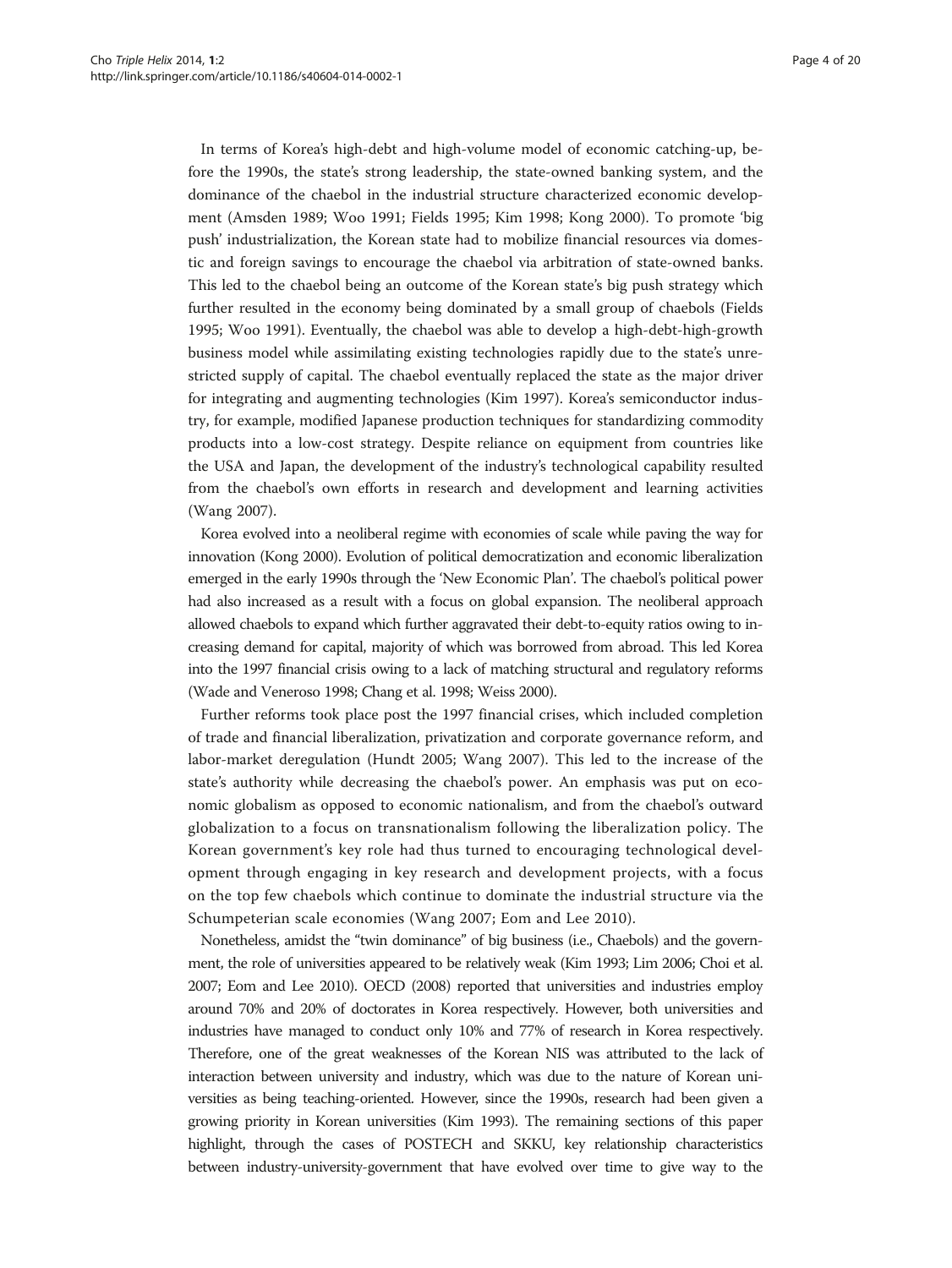<span id="page-4-0"></span>emergence of the entrepreneurial university, within the Korea NIS, leading it from technological catch-up to innovation-based growth.

# Theoretical developments and conceptual model - the Corporate Helix model

The changing environment for the university in Korea was strongly influenced by the changing environment of the Korean Government's university policies (Kwon [2009](#page-18-0)). For example, the founding of the Korean Advanced Institute of Science and Technology (KAIST) was the first public research university established by the Korean government with the assistance of American policymakers in 1971 to enable an orientation towards science- and engineering-based research to be integrated into the Korean NIS. This perhaps reflects one among other key events relevant to the changing environment of the Korean Government's university policies. The changing environment included a strong regulation of the country's education system to enable economic takeoff between the 1960s and mid-1970s and liberalization and globalization since the 1990s (Lee et al. [1998\)](#page-18-0).

Since 1980 an implementation of a series of unique educational system reforms has taken place. This included the huge expansion of the university and the loosening of the former strong regulatory environment of universities. The number of students in nontechnological disciplines like humanities and social sciences increased in comparison to the science and engineering disciplines that were emphasized in the prior period through vocational training (Kim and Lee [2006](#page-18-0)). By the end of the 1970s the first explosion in the demand for higher education as a result of the strong regulation policy, which was based on a fixed number of students, can be observed (Lee [2006;](#page-18-0) Kwon [2009\)](#page-18-0). The growth in the national economy allowed households to better afford tuition fees, and this in turn also led the industry to demand for more qualified candidates.

Furthermore, during the 1990s democratization accelerated the deregulation of education policy, making it easier to establish higher education institutions. Some of the reforms included the abolition of the quota system for higher education institutions in 1995 which allowed for the increase in the numbers of higher education institutions. This included small- and medium-sized private universities in regional areas as well as new forms of universities, such as graduate schools without undergraduate students, as well as online universities for enabling distance learning (Kwon [2009\)](#page-18-0). This further allowed large private universities in Seoul to establish a dozen local autonomous campuses which can be considered as the second explosion in the number of universities and students enrolled.

Moreover, the Triple Helix community in Korea has seen some key trends over the past decades. Post 1997 to 1998 Asian financial crises, the new Korean government programs were geared towards differentiation between three sectors of the research system (Park and Leydesdorff [2010](#page-18-0)). Firstly, academia was encouraged to grow according to the existing international criteria of publications and citations. Secondly, the industry was no longer entwined with the national knowledge base. Thirdly, incentivizing project-based system in public sector research was established to direct research outcomes into commercially feasible innovations and technologies. Therefore, for the university, this policy accompanied an ongoing trend to place emphasis on international publishing by adapting hiring and promotion policies to such core incentives.

Also, as a result of this differentiation, Triple Helix relations became less central not only to policy making but also to the Korean innovation system dynamics itself. Such a synergy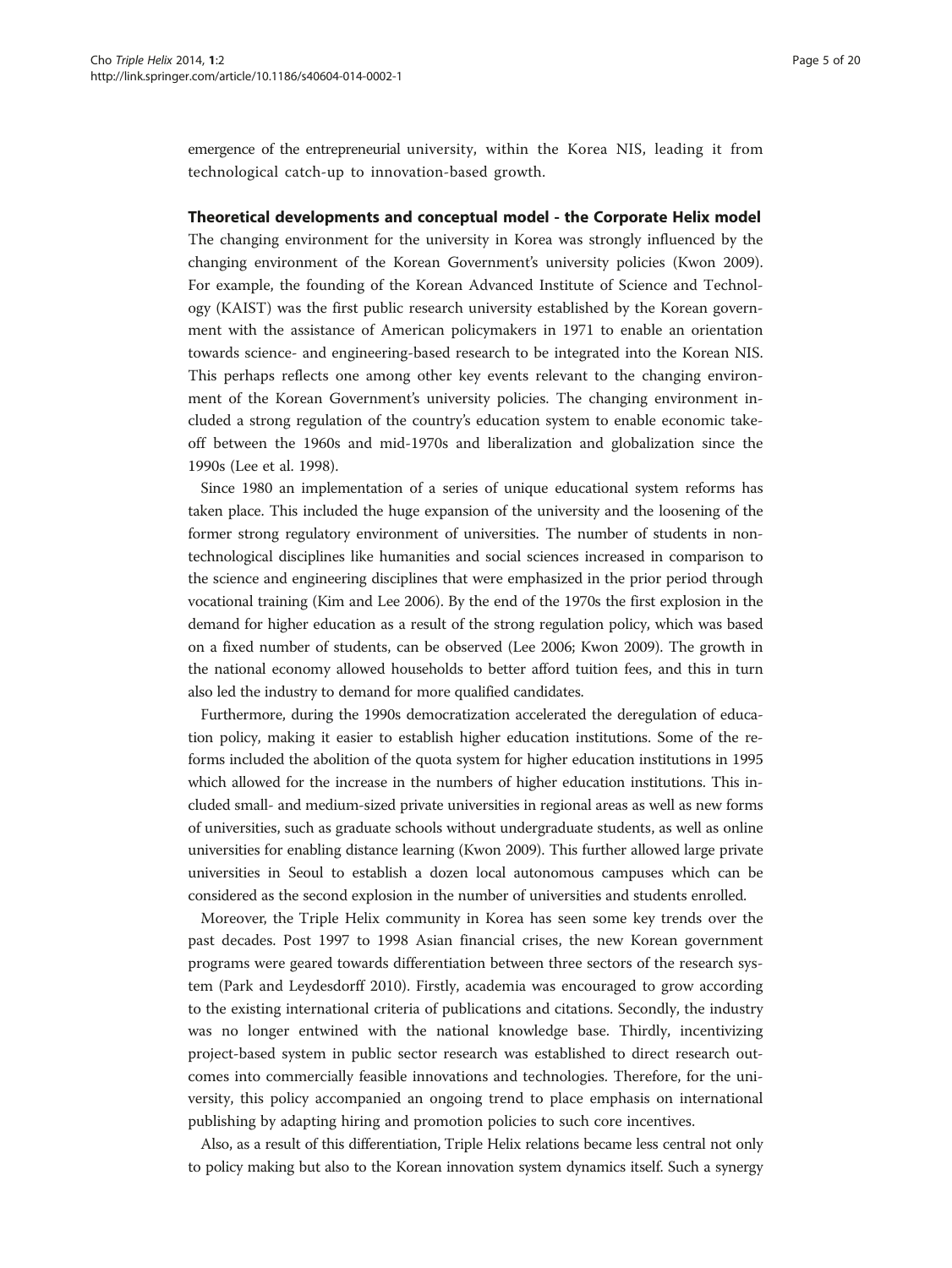in Triple Helix relations appears to have crumbled since 1998, and the Korean government has thus been left out at the national level of integration between university, industry and government (Park and Leydesdorff [2010](#page-18-0)). This phenomenon seems to have emerged as a result of the Korean government's and universities' emphasis on publication performance in funding allocations, grants, faculty recruitment, promotion, and tenure. Such factors seem to have discouraged collaboration between the three institutional spheres of the Triple Helix dynamics (Park and Leydesdorff [2010\)](#page-19-0). This phenomenon further serves as a crucial back drop for the current study to allow for retracing the relationship dynamics between university-industry-government in the context of the role of industries in the technological catch-up of Korea to innovation-based growth through a Corporate Helix modeling.

The Corporate Helix model and the Triple Helix model share similarities in that the three entities composed of university-industry-government are entwined to each other to allow for technological catch-up for innovation-based growth within an economic environment. The key difference between the two models is the university. In the Corporate Helix model, the university does not have capabilities to take part in technological catch-up endeavors by being an independent player through its interactions with industry. However, the model postulates that the university is eventually transformed into an entrepreneurial university through the steering efforts of the industry (corporation). The initial key player is therefore the firm that maintains this steering role until the relationship dynamics between university-industry-government and the existing internal and external environments becomes conducive to be replaced by the Triple Helix relationship where the university functions entrepreneurially.

The university in the Corporate Helix relationship is initially acquired or established (including through strategic alliances with specific academic sectors) by the industry who invests to transform the university into a competitive entity. Within the Corporate Helix model, the industry can encompass both private and public corporations. To understand the successful formation of the Corporate Helix relationship, two subprocesses need to be considered, namely, the sequential formation of the double helix and then the triplex networks.

### The double helix formation

During the double helix formation, the university and industry interact closely. This close interaction is enabled through organizational adaptation that allows the university to become more complementary to the corporation. The organizational adaptation that occurs between the ivory tower and corporation is called 'corporate-induced fit'. What is then integrated into academia is the catalyzing process by capital expenditures and comparative advantages of the corporation which later enables a complementary relationship between the university and corporation. Since at the initial stages of the double helix formation multiple weak interactions exist, the corporation must bring to the table attractive investments and a support system enabling optimization of the binding capacity during the double helix formation stage. The university will then be required to undertake organizational restructuring to integrate entrepreneurship and financial investment.

The double helix formation therefore allows for the conversion of an academic steady state to an academic entrepreneurship state. The organizational change and adaption that follows then permit continuous and flexible transformation to occur. This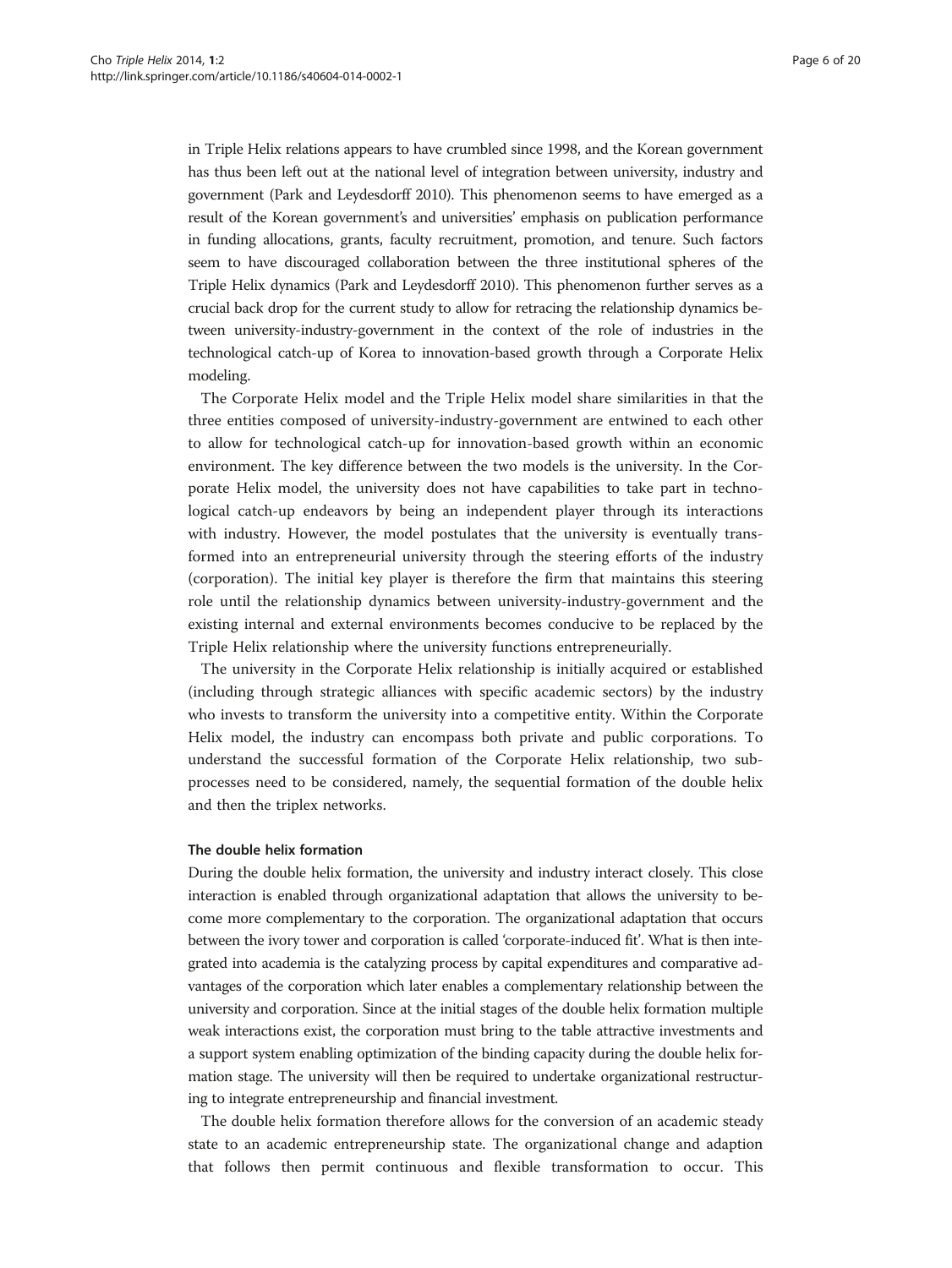conversion could be multi-dimensional and complex which would permit the university to engage with more variables and with added complexity in both internal and external environments. Through successful formation of the double helix, the university, once an ivory tower, now possesses the capacity to establish strategies for collaborating with industry and government. Also, the university can now plan how best to capitalize on emerging opportunities while creating an efficient campus where productivity of faculty and administrators gradually advances with utmost impact.

It must be noted that during the incubation period of the double helix formation, strategic and specific academic reforms are essential to reshaping the university. When an organization consists of multi-academic disciplines, a strategic reform of one department as a result of an alliance with a corporation could impact the physiology of other academic areas leading to wide-ranging new alliances. A key strategic alliance between one department and the corporation would be necessary to disperse a binding affinity to other academic fields in the initial stage of the double helix formation, since some academic fields demonstrate greater affinity with the corporation. For example an engineering department can form an initial strategic alliance with a corporation wishing to strengthen its pool of research scientists in science and technology for enhanced innovation processes. Both university and corporation are thus held together through recognition of each other's deficiencies and complementarities. The university requires capital investment and entrepreneurship from the corporation which allows for new knowledge discovery for technological innovation. This in turn enables the university to have a complementary role with the industry while enhancing its usefulness, doubling its benefits and minimizing diminishing knowledge.

The university eventually becomes recognized as a knowledge generator by the corporation during the double helix formation. Since knowledge is virtually unlimited in its accessibility, inexhaustible in its availability, and unconstrained by time, it can therefore be extended in the range of its usefulness and grow in scope while increasing in refinement if the distance between the university and industry becomes closer. The university can then encompass scientific, technological, innovative, and economic developments in the long run with the industry. It is at the double helix formation stage that the university finds itself immersed in extensive transformations in governance, organizational behavior, and performance measurement to enable it to become a competitive knowledge provider. It is now able to add new specializations and accommodate to its changing role allowing it to address new challenges at relatively low costs. The corporate university thus begins to play an ever decisive role in the society.

Ultimately, the newly formed alliance between university and industry enables pooling of research opportunities. Also, apart from serving as an alternative to the limited public funding witnessed in developing countries, such an alliance revitalizes the intellectual life in the university. This is because corporate entrepreneurship infuses real societal needs while contributing state-of-the-art technology to free the existing confines of academe. The previous challenges for the university thus become lessened thereby allowing easier entry into the Triple Helix network.

# The triplex network

The triplex network follows the double helix formation. At this stage the corporate university demonstrates capabilities to participate in the Triple Helix network with industry and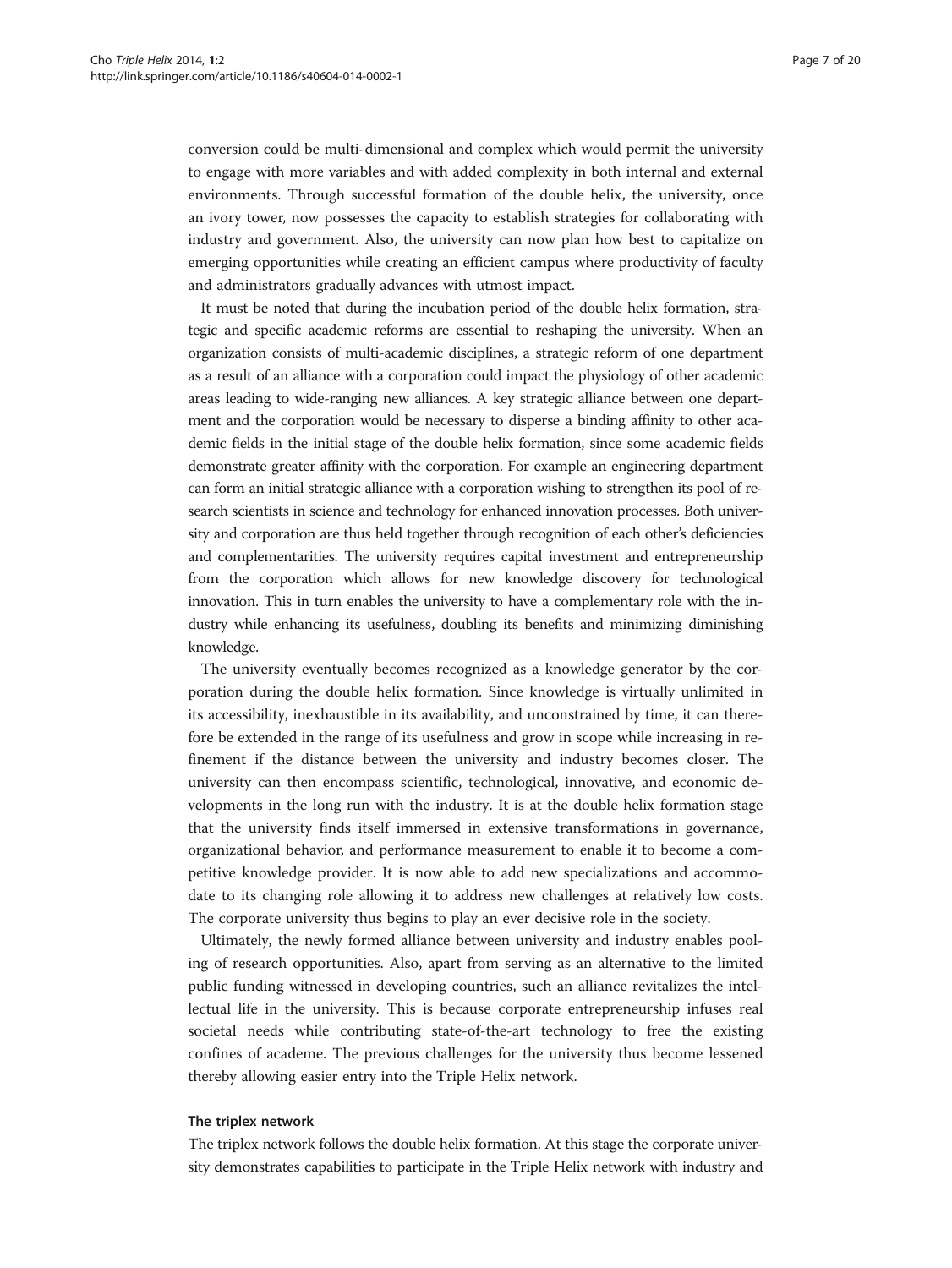<span id="page-7-0"></span>government for encouraging technological innovation and economic development. In this relationship triad, the university is still relatively dependent on the corporation yet can function autonomously to allow for the hybridization into the triplex with industry and government. The three entities can now move in common direction to drive a knowledgebased economy as a system of innovation. The university now embodies a key role in the triad, steering on its own while contributing towards technological catch-up endeavors to innovation-based growth.

The foremost function of the corporate university, aside from generating new knowledge within the triplex network, then also encompasses the integration of knowledge in the business sector where there is a knowledge overflow. Since knowledge is always being aggregated, integration of knowledge to its users by the university with industry and government becomes the biggest challenge. The triplex network thus allows for the realization of this key step for technological catch-up. Partnerships then become a valuable means of getting the most. Partnership of the university with industry is strengthened with the double helix formation while this strength stretches out to the government in the triplex network.

The triplex network can thus be considered as an effective form of corporative partnership enabling quick transmission and commercialization of knowledge. This sort of partnership becomes more predominant as a way for the university to leverage corporate and national funds. Industry is also able to capture research discoveries along with establishing in-house expertise. In the triplex network, a corporation demonstrates capabilities in the translation of scientific discoveries into products, ideas, and other developments by being an active participant. It focuses its research efforts on technologies that are close to the market. Both university and industry are then encouraged by the government in the triplex network to focus on long-term basic research through extending R&D tax credit permanently while eliminating encumbering regulations that inhibit joint-venture and joininnovation endeavors between the university and industry.

Symbiotic relationships rewarding to the university-industry-government triad can consequently be achieved in the triplex network. This partnership and collaboration triad becomes a crucial element in the technology transfer process from university to industry. The triplex thus draws together the efforts of academic, government, and industry while allowing for technological catch-up to innovation-based growth. The government eventually steps up its efforts in promoting the development of high-tech industries through supporting the university and through interacting with industry. The government also encourages industry to undertake scientific and engineering discoveries for the market through intellectual property protection. It has responsibility to make the outcomes of university-industry joint-ventures broadly available. Emergence of the corporate/entrepreneurial university in developing economies through the Corporate Helix model can thus, in time, allow such economies to achieve technological catch-up for innovation-based growth.

# Methods

### Catch-up to innovation-based growth- the cases of POSTECH and SKKU

Chaebols such as Samsung, Hyundai, LG, and Daewoo became key players in driving the economic development of Korea over the last decades. As a result, through its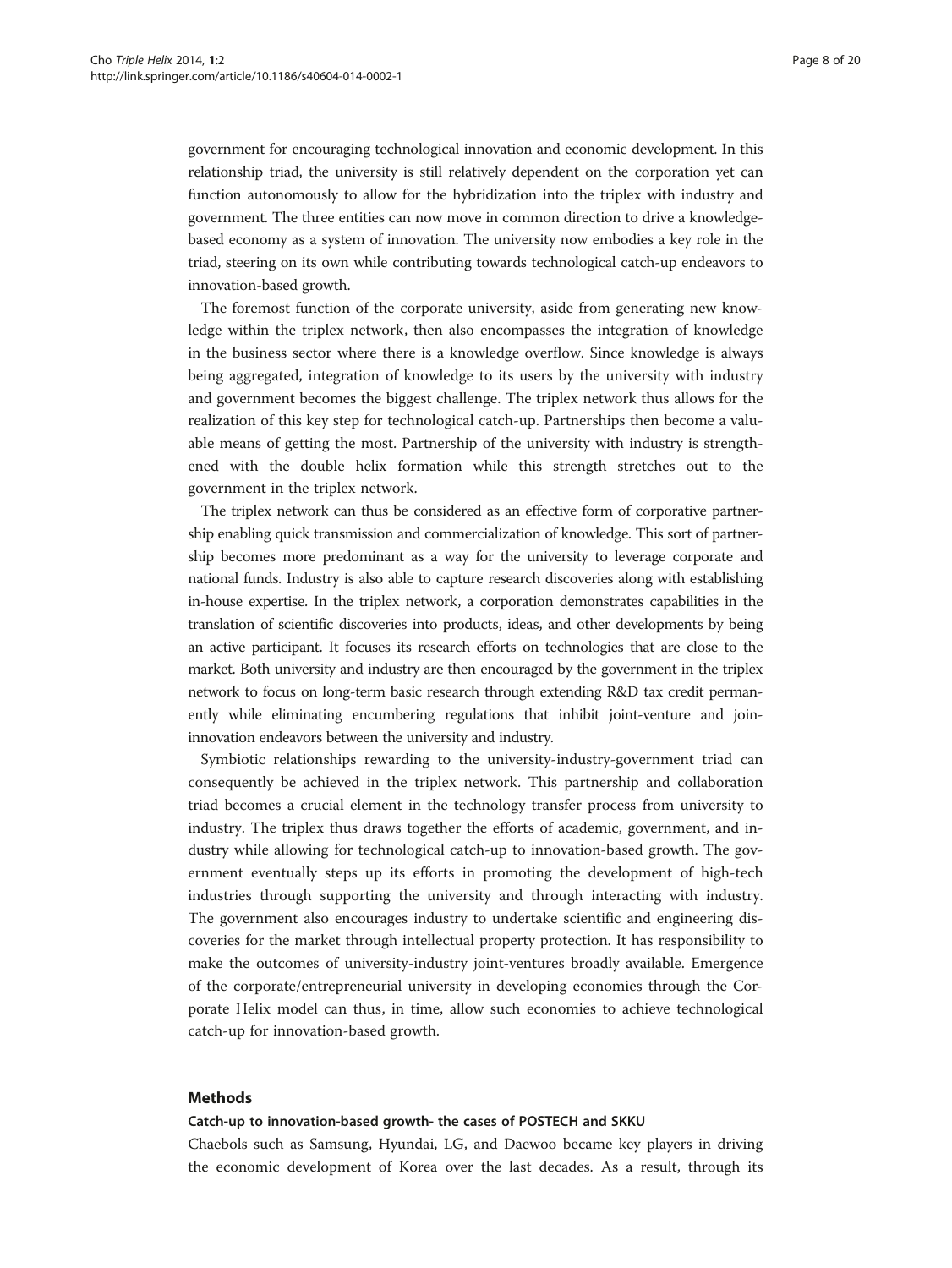<span id="page-8-0"></span>industry, Korea had experienced progress in technological innovation. Research and development in Korea had seen aggressive investments over the last 10 years while augmenting technological and scientific competitiveness. Nonetheless, despite such endeavors, Korea appeared to be weak in terms of knowledge production capabilities. In order to account for such differences between high R&D/GDP ratio and low capabilities in knowledge production, understanding the role of universities within such dynamics become crucial (Cho [2008](#page-18-0)).

The weak competitiveness of the Korean universities in the fields of science and technology was due to the lack of a competitive environment among faculty members. Also, the lack of funds and facilities resulted in the inability of universities to provide competitive infrastructures to maximize professors' research (Cho [2008\)](#page-18-0). Moreover, industry and government had proven to be the only key players in driving technological innovation and economic development of Korea for the last half century This is a result of the lack of entrepreneurial knowledge generating capabilities of the majority of universities in Korea.

Industry and government of Korea had in time recognized the significance and impact that universities could have in the progress of the economy and understood that without augmenting competitiveness of universities, then national competitiveness could not be enhanced. However, since universities in South Korea could not serve an entrepreneurial role, as the Triple Helix model posits, they could not function as strategic partners with industry to generate and commercialize knowledge (Cho [2008\)](#page-18-0).

Therefore, understanding the technological catch-up process of Korea, and perhaps of other economies, during their developing stage to innovation-based growth cannot be plausibly done via the Triple Helix model owing to the absence of entrepreneurial universities. In the context of developing economies, it could take considerable time before a university demonstrates independence in interacting with industry and government. The Corporate Helix model therefore compensates for this loophole in the interactions between university-industry-government in ensuring technological catch-up where an entrepreneurial university is lacking. Two cases shed light on the technological catch-up of South Korea to innovation-based growth without the entrepreneurial university: the cases of POSTECH and SKKU (refer to Table [1](#page-9-0)).

## Results and discussion

# Double helix formation of POSTECH and SKKU

In order to understand the evolutionary cycle of the university within the Corporate Helix model during the double helix formation, three stages are proposed: the concession stage, the inauguration stage, and the assimilation stage.

Pohang Steel Company POSCO had established and solely funded POSTECH University, modeled after the California Institute of Technology in 1986. The Caltech model served as an appropriate model for replication owing to its strong emphasis on science and engineering, its relatively small campus size, and its short history of establishment - key factors that could deliver POSTECH's vision of eventually becoming the national pride and symbol of science and technology innovation. This event reflected the emergence of an evolutionary era of universities in Korea. There was a growing realization within the key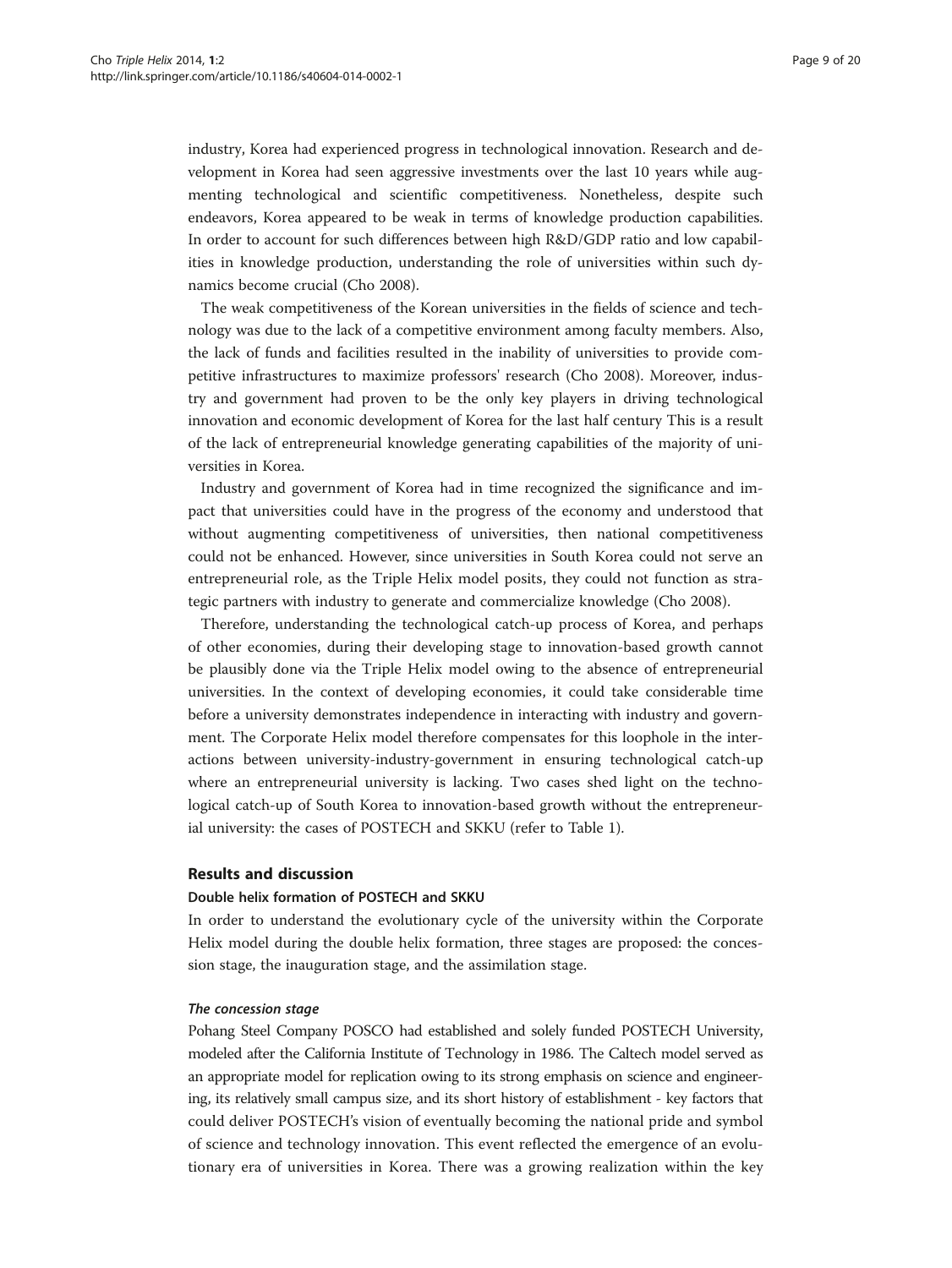| Validity/reliability<br>criteria | Measure utilized                                         | <b>Treatment addressed</b>                                                                                                                                                                                                                                                                                                                                                                                                                                                                                       |
|----------------------------------|----------------------------------------------------------|------------------------------------------------------------------------------------------------------------------------------------------------------------------------------------------------------------------------------------------------------------------------------------------------------------------------------------------------------------------------------------------------------------------------------------------------------------------------------------------------------------------|
| Internal validity                | Research framework derived<br>from literature            | The underlying framework for the study that<br>allowed for the exploration and classification<br>of the Corporate Helix model, as well as the<br>resulting propositions for the model, is based<br>on the triple helix studies by Etzkowitz and<br>Leydesdorff (1997), specifically, Universities and<br>the Global Knowledge Economy: A Triple Helix<br>of University-Industry-Government Relations                                                                                                             |
|                                  | Pattern matching                                         | Observed patterns for the case on SKKU-Samsung<br>were compared to patterns established in a<br>previous Corporate Helix study on POSTECH-POSCO                                                                                                                                                                                                                                                                                                                                                                  |
| Construct validity               | Data triangulation                                       | Annual reports, bulletins, newsletters, newspaper<br>articles, website information, and online documents<br>were screened. Follow-up interviews were conducted<br>with key respondents from both companies and<br>universities to cross-verify specific material                                                                                                                                                                                                                                                 |
|                                  | Explanation of data analysis                             | A pair-wise case approach was applied so as to<br>develop conclusions and insights. A comparative<br>method in data analysis procedures was undertaken<br>to allow for deriving propositions that can be traced                                                                                                                                                                                                                                                                                                  |
| External validity                | Cross-case analysis                                      | Pair-wise cross-case analysis was conducted between<br>POSTECH-POSCO and SKKU-Samsung, including<br>government bodies from South Korea, with multiple<br>informants from different levels of the Industry,<br>University, and Government to further allow for<br>methodical generalization of the Corporate Helix case                                                                                                                                                                                           |
|                                  | Rationale for case study selection                       | The selection of POSTECH-POSCO and SKKU-Samsung,<br>including the Ministry of Education of South Korea,<br>accounted for conditions proposed by the Corporate<br>Helix model. Selection of POSTECH-POSCO and<br>SKKU-Samsung cases allowed for addressing the<br>double helix formation stage between University and<br>Industry of the Corporate Helix model. Selection of<br>the Ministry of Education allowed for addressing the<br>triplex network stage with the Government after<br>double helix formation |
| Reliability                      | Case study database                                      | Case study notes, documents, and narratives were<br>collected during the study to enable future replication<br>of the model for the cases of Hyundai and LG which<br>are currently being investigated by the author                                                                                                                                                                                                                                                                                              |
|                                  | Actual organization/company/<br>institute names provided | Actual names of companies, universities, and<br>government bodies on which the study is presented<br>are provided                                                                                                                                                                                                                                                                                                                                                                                                |

<span id="page-9-0"></span>Table 1 Validity and reliability criteria and treatments within the study

leadership of POSCO that education can drive the necessary social reforms (Innace and Dress [1992\)](#page-18-0). This could further enable the growth and development of the world's best possible research-oriented university that can provide the necessary manpower to enable Korea's strengthened position in the international community. There was recognition of the need to create technologies and applications as part of an initial push to develop the nation. POSTECH's leadership acknowledged that only through originality, innovation, and ingenuity can the intellect and the university be driven towards the quest for knowledge and new discoveries (Cho [2008\)](#page-18-0).

In contrast to POSTECH, SKKU, which was considered the most traditional ivory tower university, was acquired by Samsung Corporation in 1996. Prior to the acquisition, SKKU had been stagnant during the last decade when the traditional education system of Korea faced challenges inside and outside the nation as a result of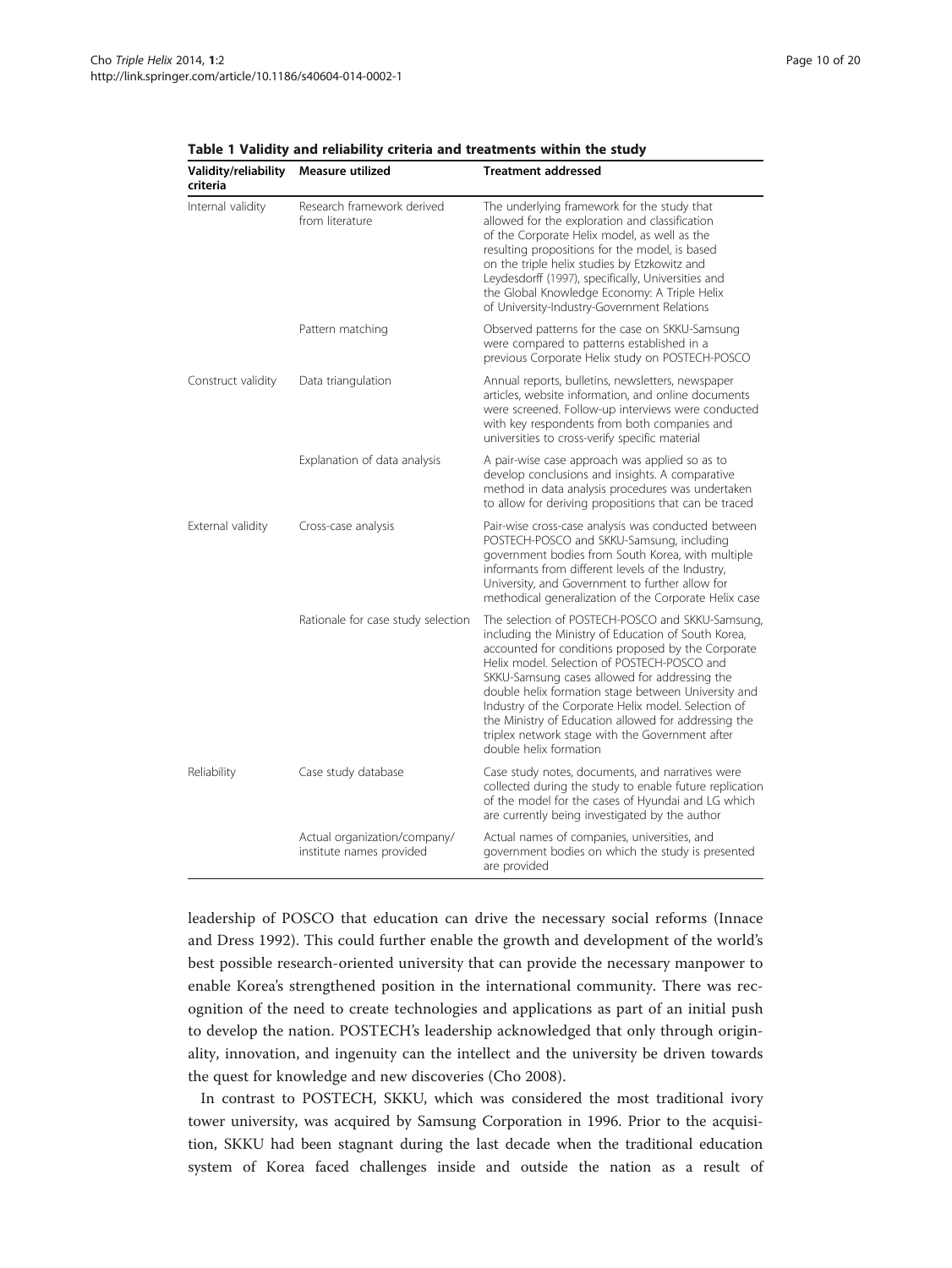globalization (Cho [2013\)](#page-18-0). The community of SKKU recognized that a strategic plan for survival was required in such a changing environment. Samsung did not initially view SKKU as a strategic partner. It had assisted SKKU towards becoming an independent entity through the Triple Helix model path. However, over time, given SKKU's need for a strategic and sustainable plan for survival and for Samsung's Medical Center's (established in 1982) need for affiliation with biomedical research for its own sustainability (as advancing medical treatments need to be supplemented by biomedical scientific research), a consensus for corporation acquisition of SKKU was led by SKKU (Cho [2013\)](#page-18-0).

Prior to 1996 the initial dialog between SKKU and Samsung during the acquisition stage did not fare well as a result of differences in each's scope of interests. Samsung did not initially view SKKU as a strategic partner. Samsung had been supporting more than 25 universities in the nation with funding for over twenty years in Korea through the 'Samsung Lee Kun Hee Foundation. Samsung was not interested in intensive investment into any single university such as SKKU. Consensus between the two had not been realized until the proposal of the establishment of the medical school for Samsung and the creation and/or reinforcement of programs related to technological innovations, by SKKU's President Bum Jin Jung. Within SKKU, there was already mutual understanding among faculty members that SKKU would require large pools of financial investments to replace depreciating facilities, to enroll talented students and recruit and retain distinguished faculties in diverse areas.

Nonetheless, the inclusion of the establishment of the medical school for Samsung by SKKU's key leadership in the acquisition package proved timely and attractive to both Samsung and SKKU. Also included were propositions for capitalizing on SKKU's pool of research scientists and faculty members in science and technology that could tremendously contribute to Samsung's innovation process. Furthermore, SKKU's community also looked forward to Samsung undertaking key managerial roles as a result of the university's depletion in internal capacity to raise the university's competitiveness and comparative advantage (Cho [2013](#page-18-0)). This observation of the initial stages of the double helix formation between University and Industry leads us to the first proposition:

Proposition 1: Double helix formation between University and Industry is initiated through a two-way flexible approach, i.e., the establishment of the University or the acquisition of the University.

The establishment of POSTECH was made possible through devotion of key leadership. In the summer of 1986, the Ministry of Education permitted the establishment of POSTECH. POSTECH's president began recruitment of top faculties among active Korean professors in the USA and Europe. Around 200 distinguished Korean scientists were recruited in ten different Science and Technology departments. Majority of the recruits held specialized doctoral degrees and were the ones who returned to Korea to continue research at POSTECH after years of lecturing at major universities in the USA and abroad. Faculties in POSTECH were awarded one of the highest salaries in the nation and were provided with full support of laboratories, equipments, research funds, and free housing. POSTECH faculty proved a dedicated role in assisting Korea to pursue self-sufficiency (Cho [2008](#page-18-0)).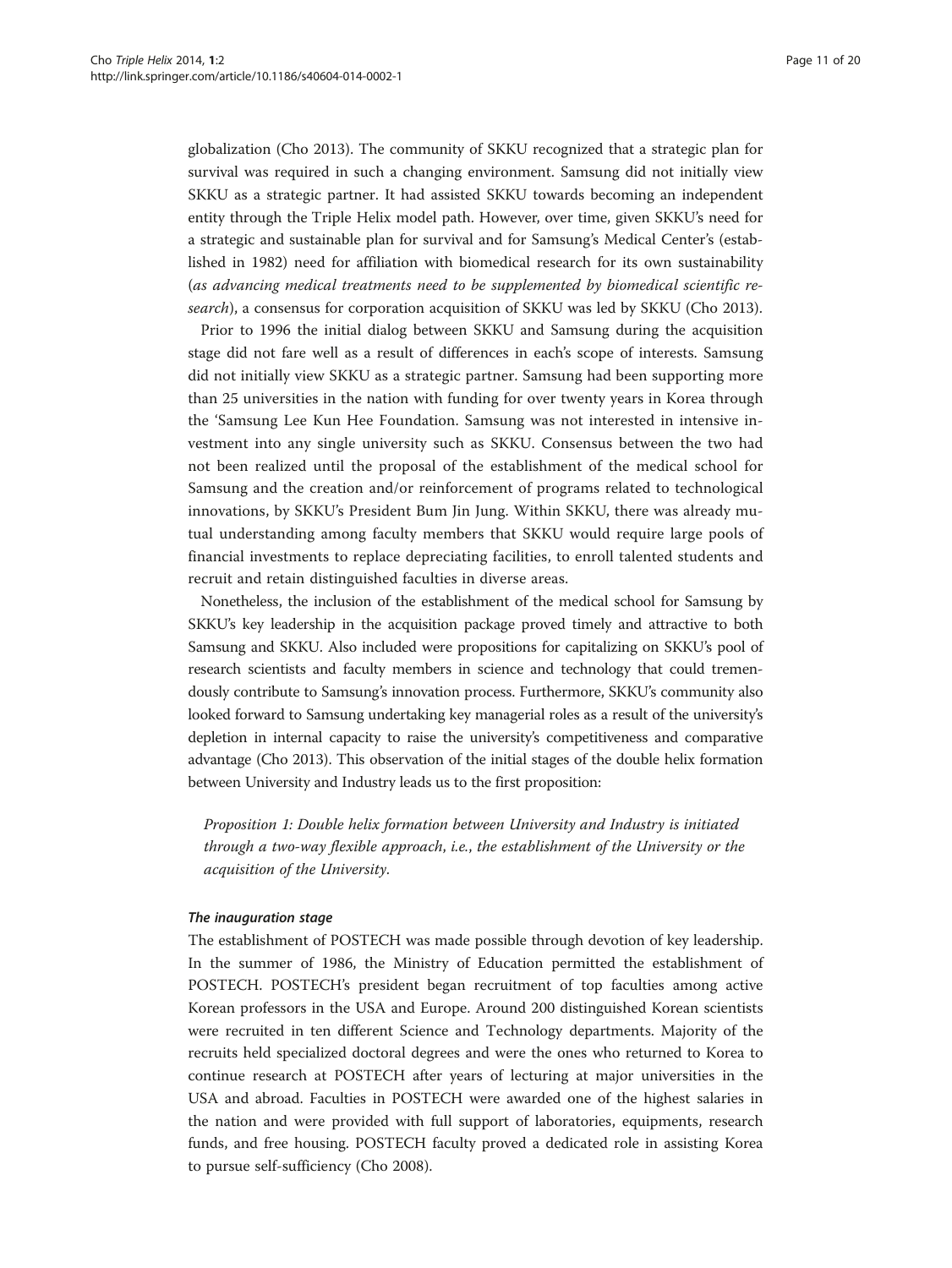In 1996 Samsung decided to acquire SKKU through a joint-venture. A proposal had been submitted to the Ministry of Education for establishment of a medical school by SKKU. During this critical stage, the role and support of the government proved significant since the Korean community exhibited a rather conservative outlook regarding academia that supported the underlying principles of the New Economics of Science view, i.e., academia should stay separated from the private sector. Nonetheless, the government endorsed the proposal and assisted in facilitating the alliance between SKKU and Samsung while providing administrative support to expedite the hybridization between academia and corporation (Cho [2013\)](#page-18-0). Thus, the key role of the Korean government observed during the double helix formation stage leads to the next proposition:

Proposition 2: University and Industry will be better able to integrate double helix formation efforts for the purpose of technological catch-up through the initial facilitation and support of the national government.

POSCO and POSTECH key leadership acknowledged that a new research institute would be required and needed to be in proximity to POSTECH for knowledge application and for accelerating the testing process of the applicability of scientific discovery from the university. The Research Institute of Industrial Science and Technology (RIST) was consequently established in March 1987 (Cho [2008](#page-18-0)). Activities at RIST ranged from short-term projects for industry to future-oriented projects for the development of strategic technology. Studies encompassed areas of iron and steel technology, general science and engineering, advanced materials, management, and economics (Innace and Dress [1992\)](#page-18-0). An advanced science and technology manpower base was eventually secured by RIST.

Moreover, aside from RIST, POSTECH also hosted the Pohang Accelerator Laboratory (a national users' facility and the only synchrotron light source in Korea). This allowed for the analysis of the atomic structure and drew the attention of researchers worldwide. The installation of the synchrotron light source became Korea's turning point in scientific development. POSTECH learned to become engaged in research and development through supporting over 60 research centers within its campus. As a result of the availability of the research potential and resource-sharing at POSTECH, the university was able to atract top professors and researchers from around the world (Cho [2008](#page-18-0)).

In 1994, POSCO's newly appointed senior management established the POSTECH foundation. As a result USD 140 million of funds had been invested into POSTECH. Eventually, additional endowment was provided to POSTECH under the new industry-academy alliance concept. Within this arrangement POSCO supports research that POSTECH conducts while earning the right to review all scientific findings and the right to commercialize (Cho [2008](#page-18-0)). There was also endorsed profit-sharing agreement from patents between POSCO and POSTECH. In 2000 a USD 300-million endowment was released by POSCO out of which USD 35 million was devoted to the construction of the POSTECH Biotech Centre. Aside from RIST, the Information Science Centre and the Graduate School of Iron and Steel Technology (GSIST) were also established at POSTECH by POSCO which allowed for similar strategic alliance.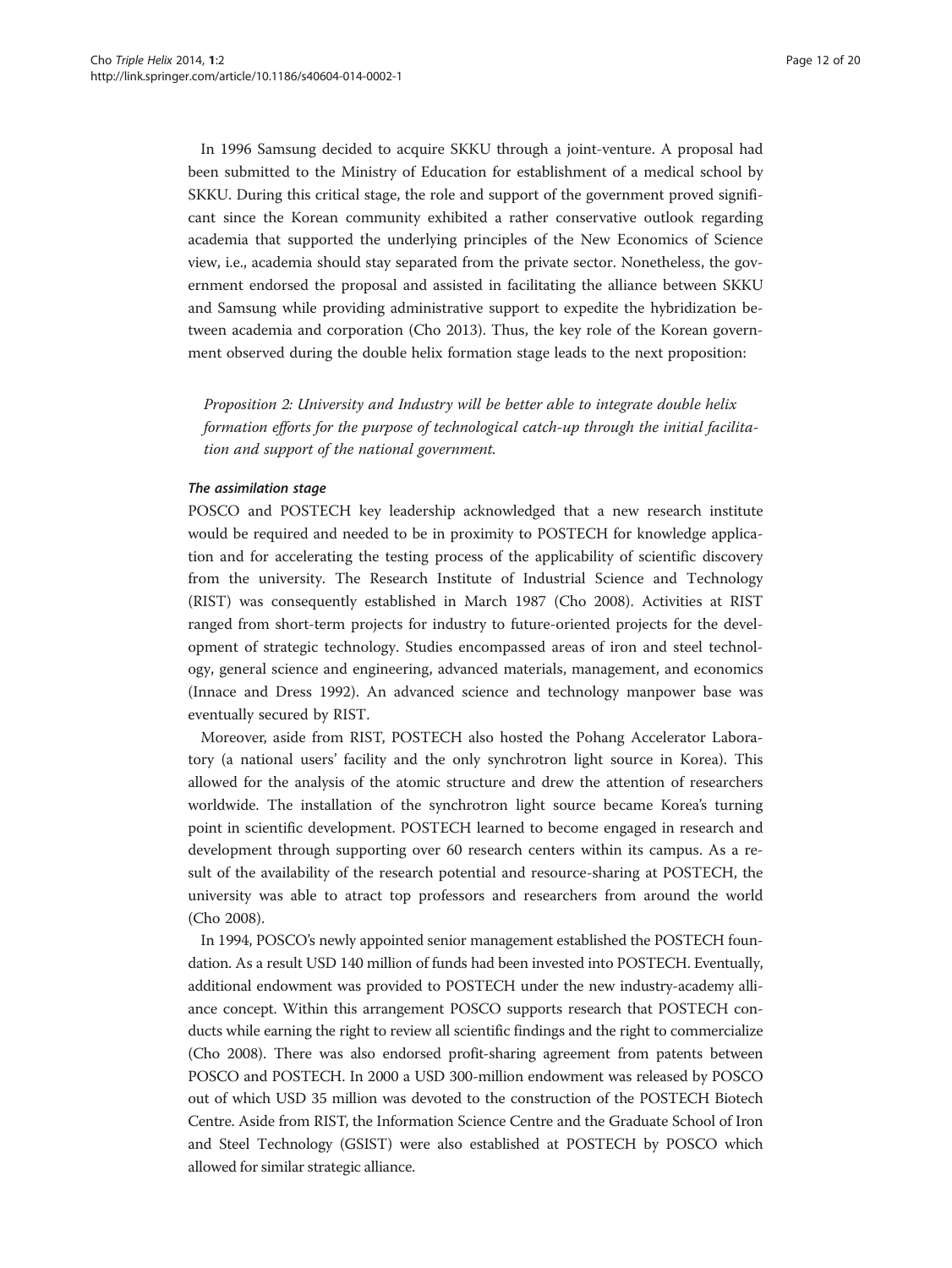A triadic relationship among academic, research, and industry had therefore been pursued in various areas since the foundation of POSTECH by POSCO. About USD 2 billion in total had been invested into POSTECH by POSCO since its foundation. Two percent of POSCO's R&D budget had been set aside annually as research fund for POSTECH where research is jointly carried out by RIST and the university's faculty members who, in turn, provide technological support to the company (Innace and Dress [1992](#page-18-0)). The triad functioned to not only share profits with society but to also provide basic applied research (Innace and Dress [1992\)](#page-18-0).

Like POSTECH, several ongoing organizational assimilations occurred after the Samsung-SKKU joint-venture. Between 1997 and 1998, SKKU established a medical school, a medical research center, a semiconductor manufacturing R&D center, a department of computer education, and a graduate school of business. The Samsung and SKKU strategic efforts also expanded to restructure the campus through establishment of the college of medicine, the graduate school of design, and the graduate school of business administration. A graduate programme at Samsung Technology Center and partnership with Samsung Art & Design Institute was also established. During the period of 1999 to 2000, SKKU constructed medical buildings and established partnership with Samsung Stock Exchange and Samsung Electronics/Semiconductor. Between 2002 and 2006, SKKU then partnered with Samsung Economic Research Institute and created the department of mobile phones through a joint graduate program with Samsung (Cho [2013\)](#page-18-0).

From 2004 to 2009, the law school, the international house, Samsung library, and international hall were constructed. Also, the humanities and social science campus in Seoul and the natural sciences campus in Suwon had begun operations, placing natural sciences on an equal footing with its strong foundation in humanities. Additionally, during this period the 'Core Initiative Programmes' had strategically been funded by Samsung for each campus (Cho [2013](#page-18-0)). Samsung eventually extended its funding support towards the humanities and liberal arts, as well as science, engineering and business at SKKU. Samsung had also introduced a comparative performance based salary system. This was driven by productivity and an enabling environment for faculties to carry out research activities through availability of research funds and equipment.

Additionally, Samsung had also offered full scholarships and research funds for students at the medical school and departments of semiconductor/electronics, and faculties. This led engineering faculties to get engaged in the generation of innovative products with Samsung's research scientists while engineering graduates further received employment with Samsung. Additionally, the Samsung Economic Research Institute (SERI), which is the largest private think tank in the nation, became a resource for SKKU, allowing it to develop strategies for ongoing improvements in the effectiveness of human resources and capital. SERI also participated in SKKU's strategic planning which provided the university with the required instincts to sense its surrounding environment that is constantly changing and to embrace adaptation while developing greater integration, quality, and stronger integrity by capitalizing on their available strengths (Cho [2013\)](#page-18-0).

The establishment of SKKU's governance infrastructure also resulted in the restructuring of old financial frameworks and systems. Qualified faculty and staff were carefully selected by SKKU while professional administrative cadres were recruited (Cho [2013](#page-18-0)). Aside from the USD 50 to 100 million investments in SKKU each year by Samsung since 1997, assimilation of the Samsung-SKKU joint-venture was also successful through the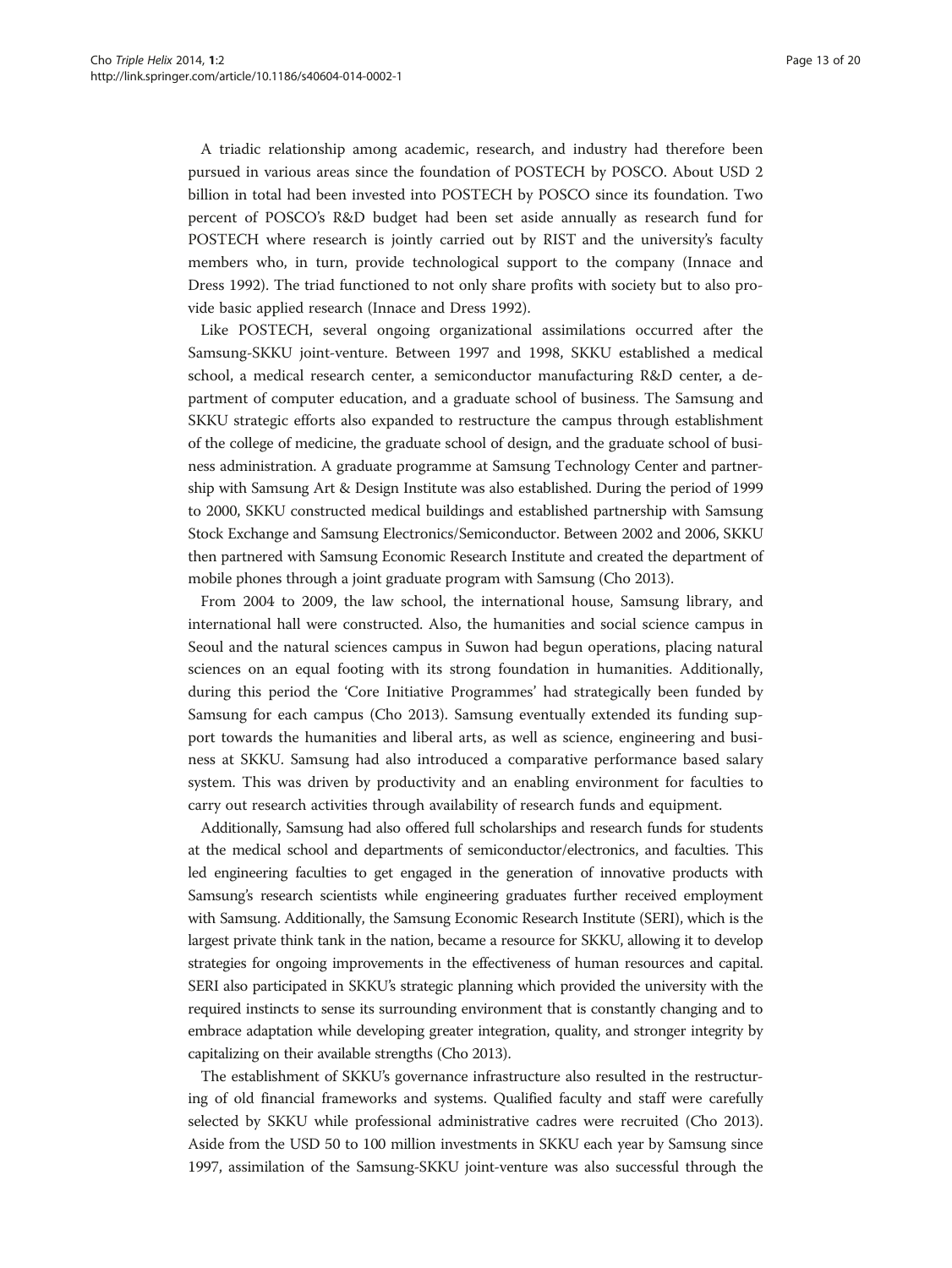voluntary engagement and participation of faculty members in SKKU's restructuring process. This was paramount among the university community and this led to the transformation process of SKKU into an entrepreneurial university.

Assimilation within SKKU was successful for two key reasons. Firstly, Samsung did not exercise academic capitalism to reshape the university to become entrepreneurial. To achieve the best intellectual outcomes, Samsung helped the faculty pursue the research field of their choice and ensured that corporate intervention did not distort the judgments and actions of the professors when they selected specific research directions. Samsung also did its best not to threaten the traditional integrity of the university. Samsung tried to maintain institutional autonomy, lively faculty independence, and vigorous academic freedom. Samsung and SKKU's President tried to develop responsible, effective, and balanced governance, leadership, and management as it entered the new era. Secondly, self-motivation was eventually voluntarily mobilized among the faculty. They realized that it was absolutely essential for SKKU to address its environment, its programs, and its future in a more systemic way if they were to grow in quality and move into the academic fields of tomorrow. The faculty's reaction was cautious but supportive. These observations from the assimilation stages of both POSTECH and SKKU lead to the following proposition:

Proposition 3: Successful double helix formation can be realized only after substantial realignment of structures and resources by the University and Industry directed at serving a common goal for technological catch-up within a Nation Innovation System.

### Triplex formation with the government of South Korea

In terms of the SKKU and POSTECH affiliation with the existing government during their evolutionary process to becoming entrepreneurial universities, both received support and assistance from government. The establishment of POSTECH was made possible through the endorsement of the ministry of education. Also, the government had played a somewhat indirect role within the POSTECH triad with industry and government. For example, the then Korean president Kim Young Sam had appointed Kim Man Jae, the former Korean Vice Premier, as chairman of POSCO once previously chaired by Park Tae Jun (POSCO's previous chairman) who had left (Cho [2008](#page-18-0)). Through this strategic industry-academy alliance with close involvement from the government, POSCO was then able to provide POSTECH with endowments that enabled the university to evolve into an autonomous yet independent entity while being recognized as a partner of industry.

The role of the government also proved crucial to the transformation of SKKU into an entrepreneurial university. The government supported the acquisition of SKKU by Samsung amidst growing controversies owing to the conservative views of the larger Korean community. The government provided full administrative support, while the ministry of education facilitated the interaction between Samsung and SKKU through removal and shrinking the legal barriers related to the acquisition of a university by a corporation (Cho [2013](#page-18-0)). Even though the government is not directly engaged during the double helix formation, its role is crucial to offer the necessary support to assist the transformation of the ivory tower into an entrepreneurial university. The Corporate Helix relationship thus demonstrates the necessity of the country, state, or local governments to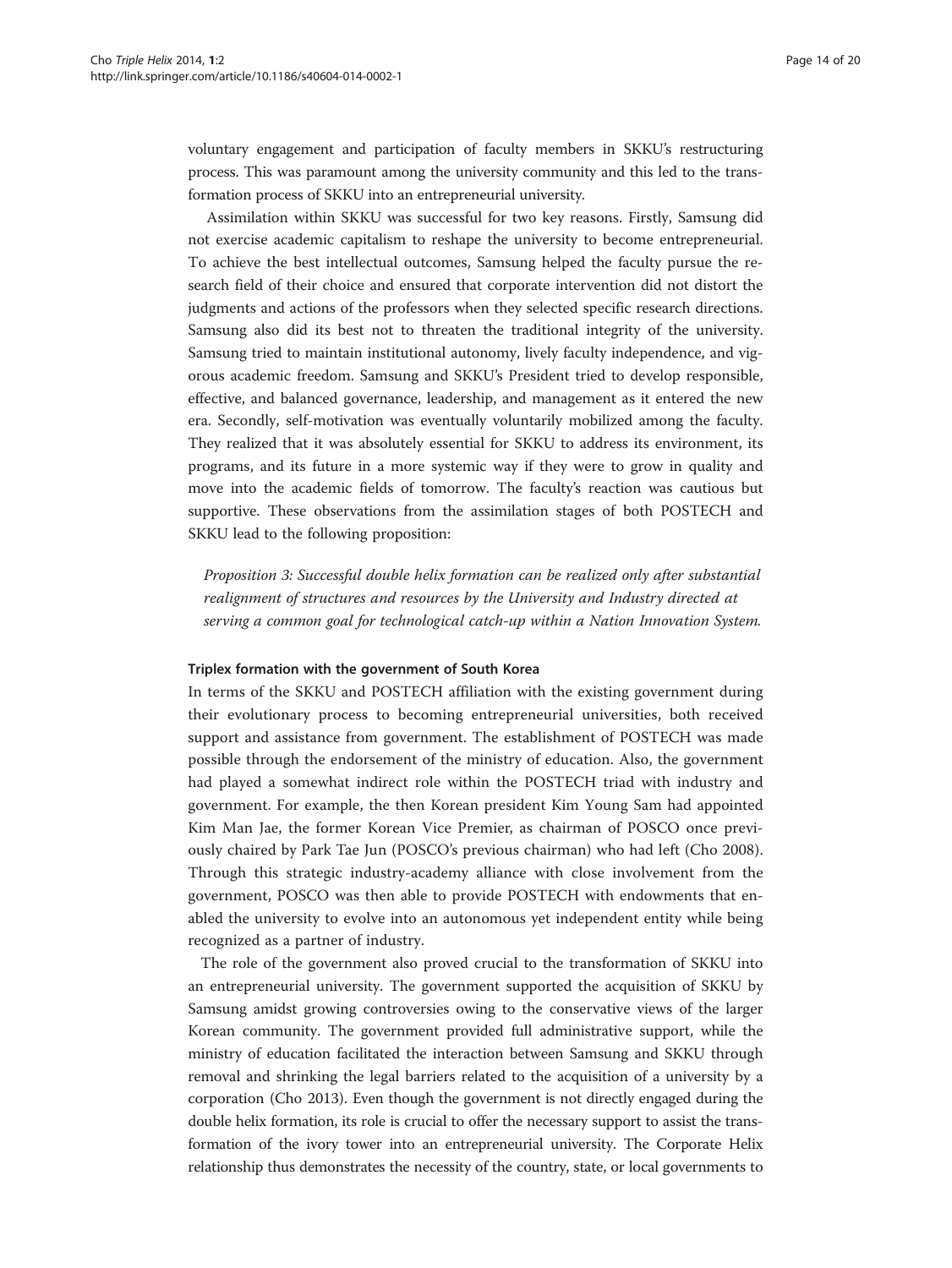support key areas of the university-industry alliance process. This will in turn allow for the strategic transformation into corporate departments, college, or university that enables technological-catch up of the nation to innovation-based growth.

# Divergent and convergent routes of POSTECH and SKKU

Though the cases of POSTECH and SKKU demonstrate divergent routes in their technological catch-up during the double helix formation stage (i.e., the former was established, the latter was acquired), there is a convergence in outcomes (see Figure [1\)](#page-15-0). Ever since its establishment in 1986, POSTECH has endeavored to achieve excellence. POSTECH eventually became recognized as a top national academic institution offering one of the best Science and Technology programs within the Asian region in a short time. This served as a key to attract the brightest students and scholars to the Pohang area (Innace and Dress [1992;](#page-18-0) Cho [2008\)](#page-18-0). Additionally, through competitive standards for promotion of its faculty and the development of its technical know-how and expertise, POSTECH was able to assist Korea in reversing its brain-drain (Innace and Dress [1992](#page-18-0); Cho [2008](#page-18-0)).

POSTECH was able to develop a wide range of innovative technologies and applications through seeking synergies that were available between industry and academia. This led to the establishment of the POSTECH Biotech Centre and strategic biobusiness partnership with POSCO. POSTECH has grown to lead Korean biotech research, bringing forth its discoveries to the market as it establishes itself in the hitech sector. POSTECH also extended its program outreach to MBA students while investing USD 50 million to the POSCO bio-venture business in San Diego, USA, giving it promising lucrative stake in the bio-venture industry and a valuable network for potential future ventures. The Pohang Techno Park was also completed in 2000 to facilitate technology transfer and to enhance the reputation of Korea and Pohang as a technological center. Through the relationship triad POSTECH shares with industry and government, POSTECH has been committed to launching Korea into the forefront of innovative science and technology in the twenty-first century while supporting POSCO in maintaining its competitive edge (Innace and Dress [1992](#page-18-0); Cho [2008](#page-18-0)).

The successful acquisition of SKKU by Samsung, through a hands-off approach and voluntary mobilization of the faculty at the initial stages of the double helix formation, enabled SKKU to strategize in confronting and dealing with its challenging realities. SKKU standards thus improved while university progress was generated. Through innovation management techniques, such as the seven Sigma quality improvement and an active internationalization program, the academic standing of SKKU grew domestically and internationally ever since its joint-venture with Samsung in 1996.

SKKU was also able to develop its core research areas, one of them focused on graphene technology where SKKU along with Samsung was filing the highest number of graphenerelated patents in the world. The newly established SKKU department of Energy Science was also able to initiate research in Korea's basic science area during the next ten years. This allowed SKKU to also grow and progress to become a world-leading research institute in basic sciences. Also, through the support and collaboration of Samsung, SKKU was able to enter the nano-structural physics field while also developing a world-class center of research and teaching at the SKKU School of Pharmacy (Cho [2013\)](#page-18-0). Therefore, as a result of intensive investment from Samsung for almost over two decades, SKKU has become one of the top schools in Korea, achieving excellence through its school of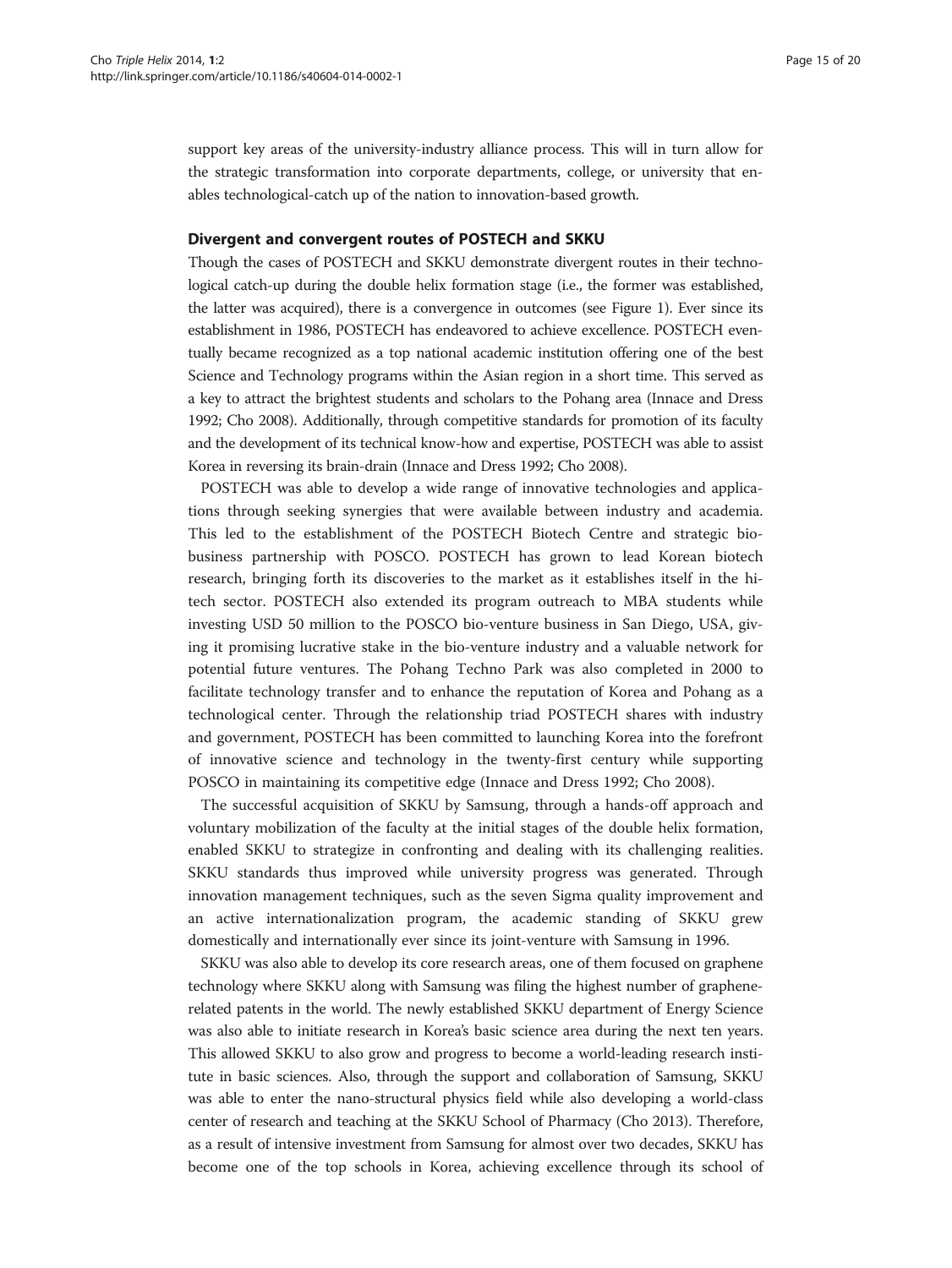

<span id="page-15-0"></span>

medicine, engineering, pharmacy and business. It was transformed from an ivory tower, isolated from society, to becoming an entrepreneurial university through close interaction with the industry and government so as to cultivate the efficacy of Korea's NIS. Therefore, based on the divergent and convergent routes of POSTECH and SKKU, the following two additional propositions can be offered:

Proposition 4: Universities can adopt an entrepreneurial role for technological catch-up after being transformed by the Industry to perform knowledge generating functions within knowledge-based economies.

Proposition 5: Successful emergence of the university as an entrepreneurial university takes place in a three-stage hierarchical model incorporating the concession stage, inauguration stage, and assimilation stage.

# Conclusions

This paper offered discussion on the cases of POSTECH and SKKU to highlight the role of universities in the transitioning of the economy of Korea from technological catch-up to innovation based growth. The evolutionary cycle of the university from an ivory tower to an entrepreneurial university within the Korean NIS was illustrated through the Corporate Helix model. In order to permit the participation of the university in technological catch-up, it should be equipped with competitive factors of production like facilities, professors, and students that can enable maximization of production efficiency. However, in some developing countries, such resources are not available; therefore, universities are unable to create knowledge that can eventually be commercialized by the industry. The Corporate Helix model takes into account the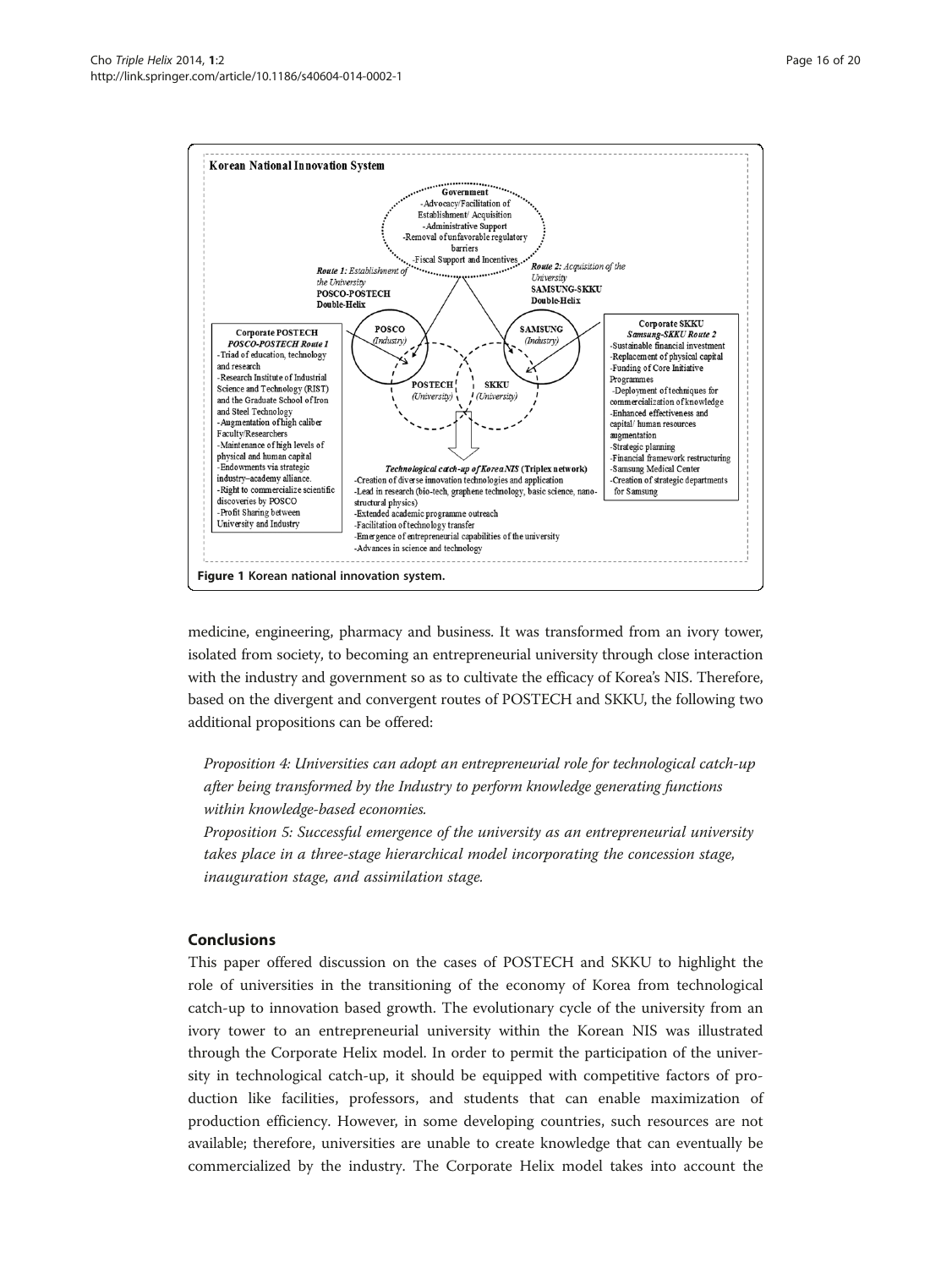university which lacks the capability to become entrepreneurial. Such a university is established or acquired by industry and through this partnership it undergoes transformation to become an entrepreneurial university. The cases of POSTECH and SKKU illustrates that such a strategy is possible.

A knowledge economy had started to emerge in Korea as a result of this new configuration which also placed the university at the center of the country's innovation-based growth. Therefore, the Corporate Helix model of university-industry-government relations is likely to become a key component for national or multi-national innovation strategies in economies where private or public corporations play an initial key role for the emergence of entrepreneurial universities. It is evident, from the cases of POSTECH and SKKU, that in order to transform universities to perform knowledge-generating functions within knowledge-based economies, replacement of physical capital, modification of curricular and pedagogy, and creation of wider institutional ecology, including better funding, become indispensable.

Governments therefore also need to adopt a catalytic and pro-active role for promoting the formation of the new innovative flow that the Corporate Helix model enables. Unnecessary regulatory barriers need to be lifted. Also, administrative support and incentives through mechanisms like tax benefits should also be considered as a way to encourage a firm's establishing or acquisition of a university. This will enable governments to form closer relationships with both the university and industry to achieve technological catch-up for the nation while enhancing the likelihood of collaborative innovation through a strengthened NIS.

## Discussion for future research

In order to yield valid theoretical and policy implications, much is left to be explored concerning the technological catch-up of the university, industry, and government within the Corporate Helix model for innovation-based growth. Future studies should consider an in-depth exploration of the emerging technological innovation capabilities as a result of the double helix formation stage. A new era of intense global competition can be observed among industries worldwide as a result of developments of the World Trade Organization and other international trade agreements (Dierickx and Cool [1989](#page-18-0); Guan [2002](#page-18-0); Yam et al. [2004\)](#page-19-0). This has led to an ongoing need to adapt, develop, and innovate to augment organization excellence. Therefore, in order to facilitate and support technological innovation strategies, there is a growing reliance on an all-inclusive set of organizational characteristics or technological innovation capabilities (TICs) (Burgelman et al. [2004](#page-18-0)).

The building of technological capability in Korea demonstrated phenomenal growth (Kim [1999](#page-18-0)). Implications from Kim's ([1999](#page-18-0)) study offer some evidence of external and internal elements that could have influenced the process of building technological capability in Korea. There was a need for public technology policies and private technology strategies to evolve over time to adjust to shifts in the market and technology environment. Also, export promotion proved to be an effective public policy instrument for generating competitive stimulus among firms to accelerate technological learning, while rapid increase in education at the mature technology stage allowed firms to obtain adequate existing knowledge bases for technological learning.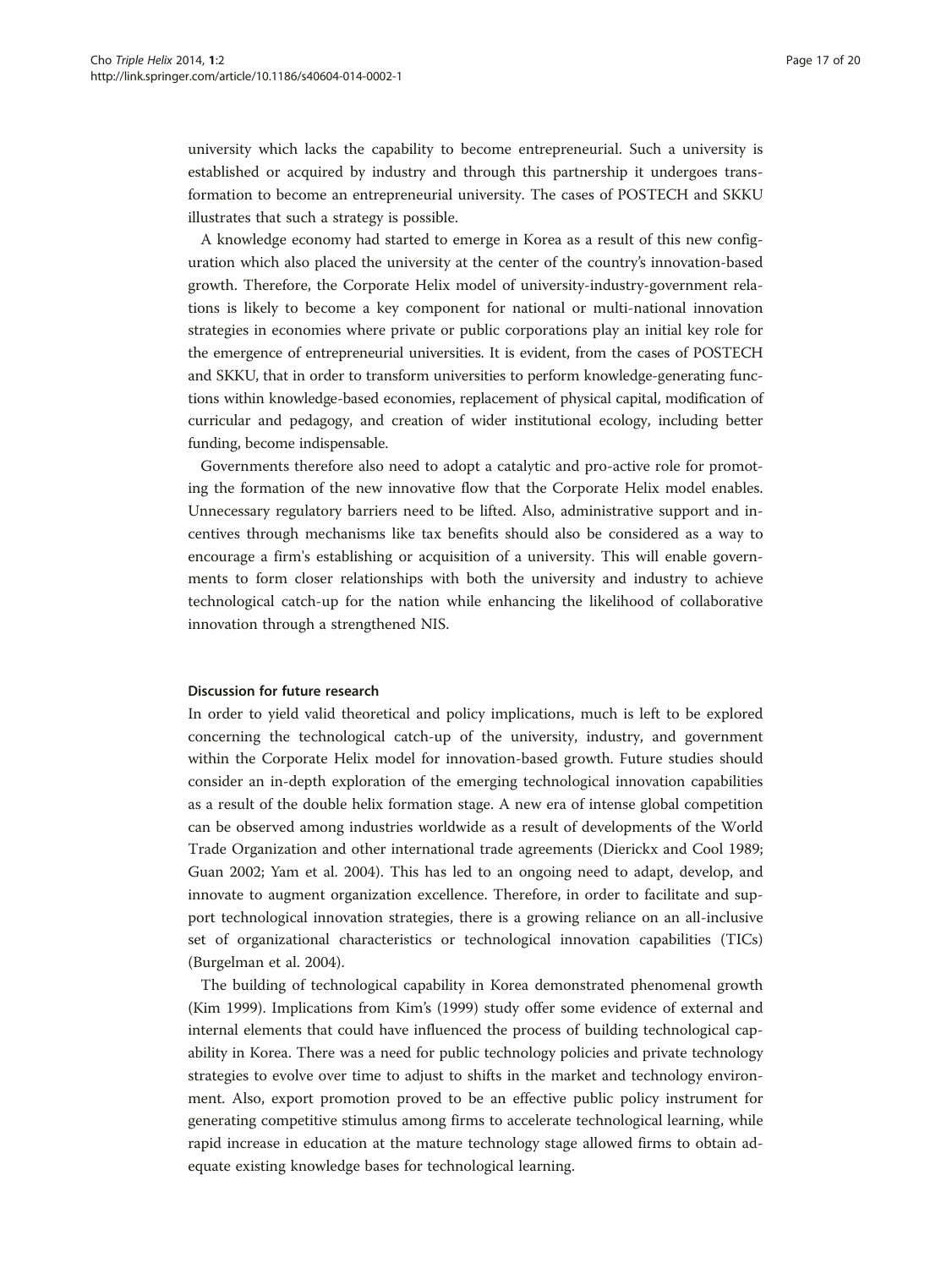<span id="page-17-0"></span>Moreover, there appeared to be a liberal policy on brain-drain that in the long run enabled scientists to eventually return to Korea to play a key role in discovering intermediate and emerging technologies (Kim [1999\)](#page-18-0). Furthermore, three elements proved complementary in building a high tacit-knowledge base which is a key prerequisite to effective technological learning, namely, (1) the recruitment of high-caliber human resources, (2) foreign technology transfer, and (3) learning by research through in-house R&D. Moreover, Korea's technology transfer strategy evolved over time, adjusting as industrialization progressed. Finally, intensity in effort proved to be another prerequisite for building technological capability since one of the most effective ways to intensify effort at the individual and organizational level was to construct crises through setting ambitious goals. Hence, further study should attempt to isolate and describe some of the technological innovation capabilities (if any) that emerged within the context of the double helix formation where the university evolves from an ivory tower to become entrepreneurial.

In addition, future studies should try and address key challenges and the specific strategies utilized to overcome such challenges of both University and Industry during the double helix formation stage. Furthermore, the current pair-wise comparative case analysis offers a success story of the double helix formation stage within the context of the ivory tower being transformed and transitioned to become entrepreneurial under the initial wing of the Industry. However, given the possibility of other influencing factors relating to the circumstances and existing environments of the University and Industry during the double helix formation stage, such success stories cannot always be realized. Additionally, both the cases of POSTECH and SKKU suggest that within the Corporate Helix triad, there could also be a possibility for the acquisition of a public university by a public corporation or its establishment by government. In this context, the public corporation and government are able to establish, acquire, or form jointventures with a public university in case the public is averse to joint-ventures between the public school and the private sector. Therefore, future studies should identify and explore such trends in existing economies. Also, the case of the University of Ulsan and Hyundai Heavy Industries Group, as well as the case of LG Corporation, Cheonan Yonam College, and Yonam Institute of Digital Technology may offer alternate routes that both University and Industry could adopt to still undergo successful double helix formation. Both cases are currently being investigated by the author.

# Additional file

[Additional file 1:](http://dx.doi.org/10.1186/s40604-014-0002-1) Multilingual abstracts in the five official working languages of the United Nations and Portuguese.

### Competing interests

The author declares that he has no competing interests.

### Authors' information

Dr. M-HC has been Professor at Konkuk University's Department of Biological Sciences since 1990 and Adjunct Professor for the American Government at University of Maryland University College. He holds a PhD in Microbiology and Immunology from the University of Arizona and a Master Degree in Public Administration from Harvard Kennedy School. He was a visiting scholar at Stanford University, President of AIDS Society of Asia and the Pacific, and co-Founder of Celltrion Inc. Dr. M-HC capitalizes on his contextual familiarity in the national innovation system of South Korea to explain the helix phenomena for corporate-aligned universities within the context of emerging evolutionary markets.

### Acknowledgements

This paper was written as part of Konkuk University's Research Support Programme for its faculty on sabbatical leave in 2012. The author expressly extends appreciation to Professor Calestous Juma at Harvard Kennedy School for his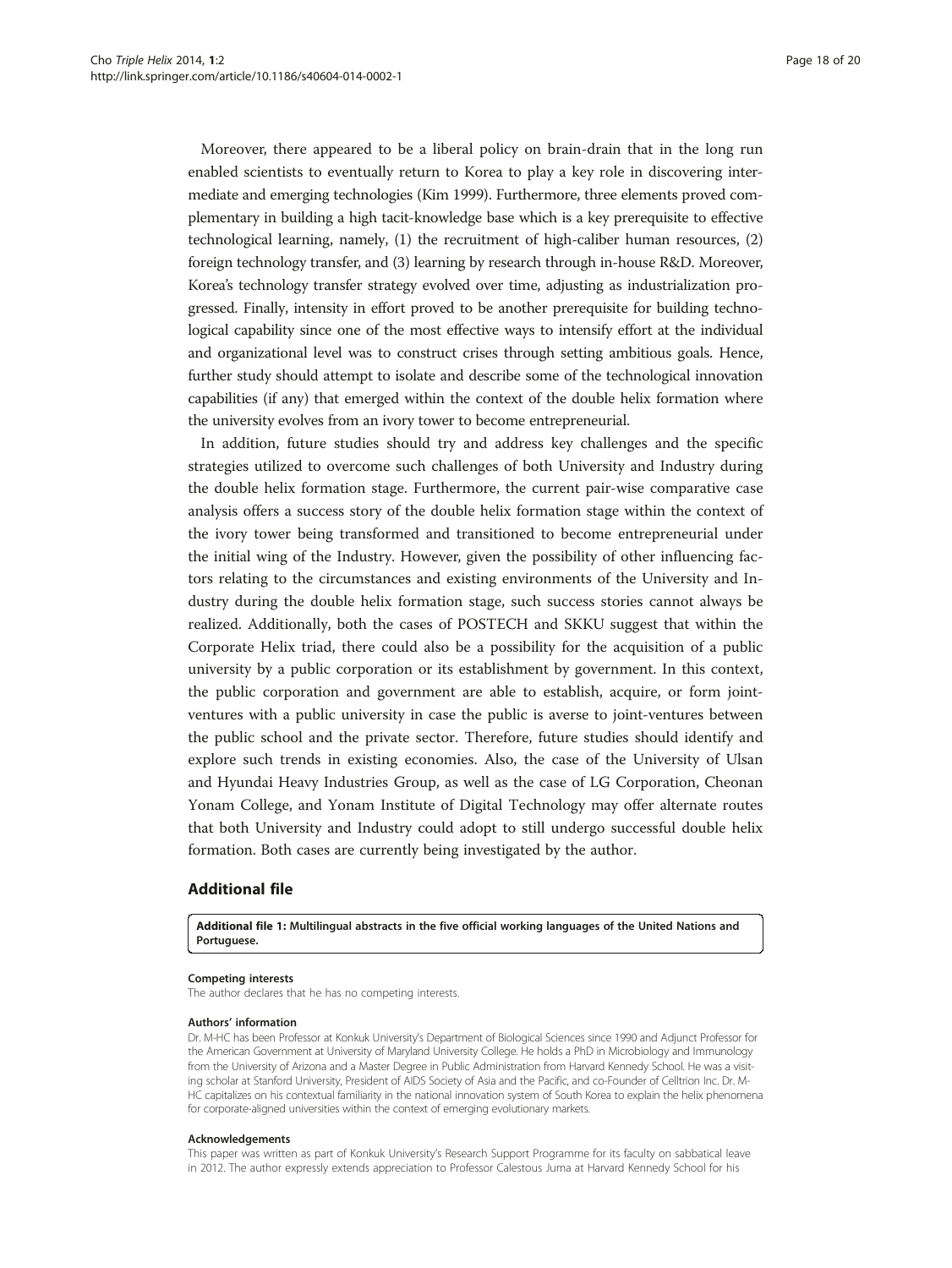<span id="page-18-0"></span>inspiration and guidance and Nicolette C. Prugsamatz at Mahidol University, College of Management, Thailand, for her technical insight and contribution.

### Received: 24 January 2014 Accepted: 7 April 2014 Published online: 18 September 2014

### References

ADB (Asian Development Bank) (2003) Special chapter: competitiveness in developing Asia. In: Asian Development Outlook 2003. Oxford University Press, New York

Amsden A (1989) Asia's next giant. Oxford University Press, New York

Bettis R, Hitt M (1995) The new competitive landscape. Strateg Manag J 16:7–19

Burgelman R, Maidique MA, Wheelwright SC (2004) Strategic management of technology and innovation. McGraw-Hill, New York, pp 8–12

Chang HJ, Park HJ, Yoo CG (1998) Interpreting the Korean crisis: financial liberalization, industrial policy and corporate governance. Camb J Econ 22:735–746

Cho MH (2008) Corporate Helix Model: the industry and triple helix networks. International Journal of Technology and Globalization 4(2):103–120

Cho MH (2013) Corporate Helix Model: triple helix networks for developing countries - a case of Samsung Corporation. Presented at the XI Triple helix conference, 8-10 July, 2013, London, UK

Choi H, Hwang Y, Kim W, Sung T, Lee D, Lee B, Kang Y, Lee K (2007) The evolution of public research systems of major countries and policy recommendation for Korea. In: STEPI policy report 2007-19 (In Korean with English abstract) Dasgupta P, David PA (1994) Toward a new economics of science. Res Policy 23:487–521

Dierickx I, Cool K (1989) Asset stock accumulation and sustainability of competitive advantage. Manag Sci 35:1504–1511 Eichengreen B (2002) Capitalising on globalization. Asian Development Review 19(1):14–66

Eom BY, Lee K (2010) Determinants of industry–academy linkages and, their impact on firm performance: the case of Korea as a latecomer in knowledge industrialization. Res Policy 39:625–639

Etzkowitz H, Leydesdorff L (eds) (1997) Universities and the global knowledge economy: a triple helix of university–industry–government relations. Continuum, London

Etzkowitz H, Leydesdorff L (2000) The dynamics of innovation: from national systems and "Mode 2" to a Triple Helix of university–industry–government relations. Res Policy 29:109–123

Etzkowitz H, Webster A, Gebhardt C, Terra BRC (2000) The future of the university and the university of the future: evolution of ivory tower to entrepreneurial paradigm. Res Policy 29(2):313–330

- Eun J-H, Keun L, Wu G (2006) Explaining the "University-run Enterprises" in China: a new theoretical framework for university–industry relationship in developing countries and its applications to China. Res Policy 35:1329–1346 Fields K (1995) Enterprise and the State in Korea and Taiwan. Cornell University Press, Ithaca
- Guan J (2002) Comparison study on industrial innovation between China and some European countries. Prod Invent Manag J 43(3–4):30–46

Hobday M (1995) Innovation in East Asia: the challenge to Japan. Edward Elgar, Aldershot

Hundt D (2005) A legitimate paradox: neo-liberal reform and the return of the state in Korea. The Journal of Development Studies 41(2):242–260

Hwang Y-S, Kim S-S, Byun B-M, Lee K-H, Lee H (2003) Strategies of promoting industry-academia-research institute R&D partnerships to cope with new technologies-focusing on industry-research institute, interfirm R&D partnerships. In: Policy research report R03-25. STEPI (Science & Technology Policy Institute), Seoul, written in Korean

- Innace JJ, Dress A (1992) Igniting steel: Korea's POSCO lights the way. Global Village, Huntington, p 202, 204–207 Kim L (1993) National system of industrial innovation: dynamics of capability building in Korea. In: Nelson RR (ed) National system of innovation: a comparative analysis. Oxford University Press, Oxford
- Kim L (1997) Imitation to innovation: the dynamics of Korea's technological learning. Harvard Business School Press, Boston

Kim EM (1998) The four Asian tigers: economic development and the global political economy. Academic, San Diego

Kim L (1999) Building technological capability for industrializaion: analytical frameworks and Korea's experience. Ind Corp Chang 8(1):111–136

Kim EM (2000) Globalization of the South Korean chaebol. In: Kim S (ed) Korea's globalization. Cambridge University Press, Cambridge, pp 102–125

Kim S, Lee J (2006) Changing facets of Korean higher education: market competition and the role of the State. High Educ 52:557–587 Kong TY (2000) The politics of economic reform in South Korea: a fragile miracle. Routledge, London

Kwon K-S (2009) Emergence of research and entrepreneurial activities of Korean universities. Paper presented at the conference on university–industry linkages and economic performance, college of social sciences, Seoul National University, February 27, 2009

Lee JK (2006) Educational fever and South Korean higher education. Revista Electrónica de Investigación y Educativa 8(1):1–14

Lee H, Choi K, Yoon J, Kim G (1998) A study on the history of modern education after liberation from Japanese rule. Korean Educational Development Institute (KEDI), Seoul

Lim C (2006) Research issues derived from the study of national systems of innovation (NI) of small advanced national: analysis of the International Research Project on the NSIs of 10 small advanced nations. In: Policy research report 2006. STEPI (Science and Technology Policy Institute), Seoul, written in Korean

Lundvall BA (ed) (1992) National system of innovation: towards a theory of innovation and interactive learning. Pinter, New York

OECD (2008) OECD review of Korea's Innovation Policy. Interim report presented in Seoul. In: OECD Reviews of Innovation Policy: Korea July 2009

Park HW, Leydesdorff L (2010) Longitudinal trends in networks of university–industry–government relations in South Korea: the role of programmatic incentives. Res Policy 39:640–649